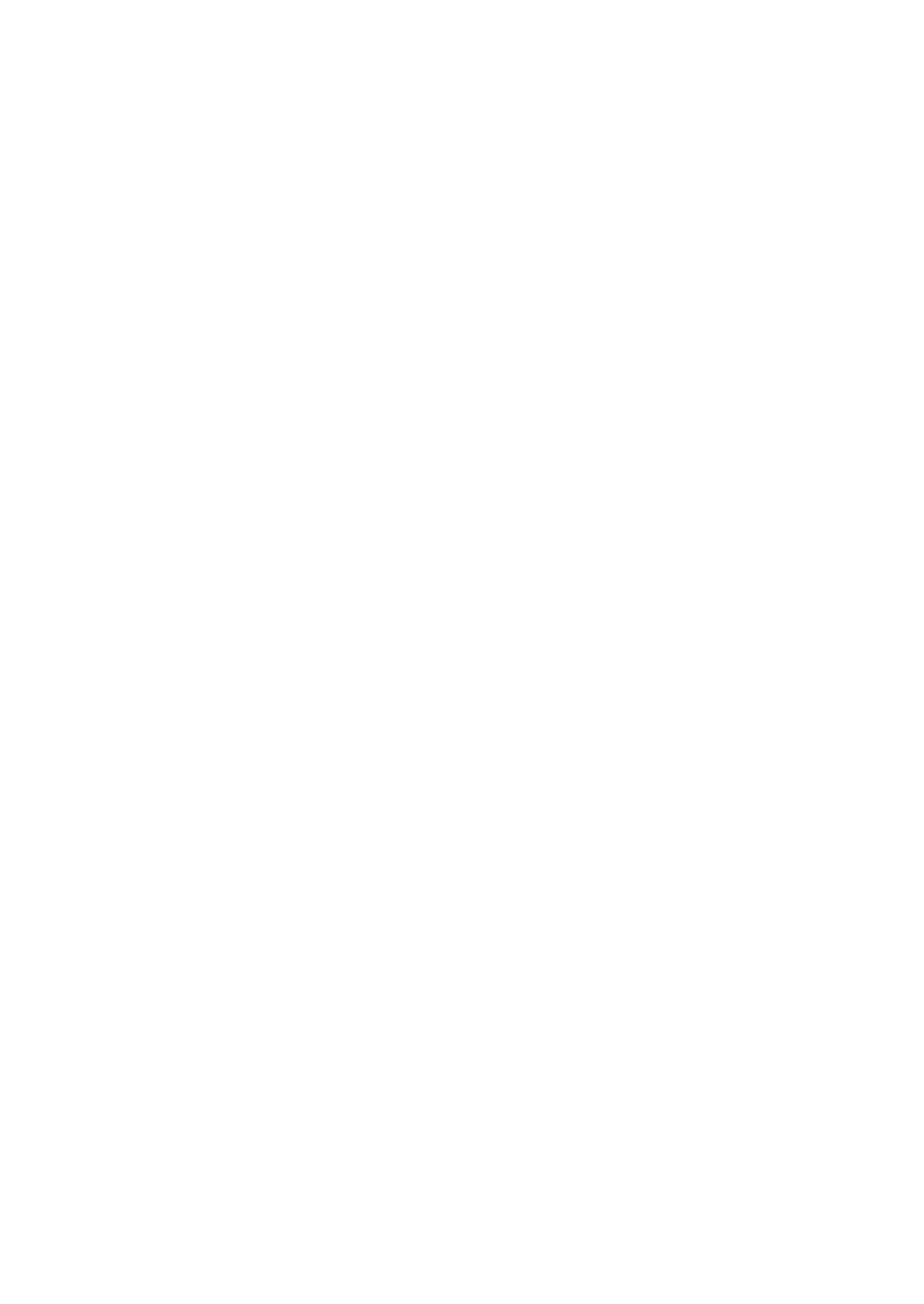|                                                                                                                                                                              | <b>Content</b>                     |
|------------------------------------------------------------------------------------------------------------------------------------------------------------------------------|------------------------------------|
| Freedom from Structural Damage of Thermal Insulation in Timber-Built Structural Systems: A Question of Drying Reserves                                                       |                                    |
| 1.1 Summary and Introduction<br>1.2 Condensation - Dew Point - Quantity of Condensation                                                                                      | 4<br>$\overline{4}$                |
| 1.3 Moisture Stress on a Structural System                                                                                                                                   |                                    |
| 1.3.1 Moisture Stress through Diffusion<br>1.3.2 Moisture Stress through Convection                                                                                          | 5<br>5<br>5                        |
| 1.3.3 Design-Induced Moisture - Flank Diffusion                                                                                                                              | $\,$ 6 $\,$                        |
| 1.3.4 High Incorporated Moisture in Compound Units<br>1.3.5 Moisture Stress Summarised                                                                                       | $6\phantom{a}$<br>6                |
|                                                                                                                                                                              |                                    |
| 2. "Intelligent" Vapour checks<br>2.1 Drying towards the Inside                                                                                                              | 8<br>8                             |
| 2.2 How Humidity-Variable Diffusion Resistance Functions                                                                                                                     | 8                                  |
| 2.2.1 High Diffusion Resistance in Winter<br>2.2.2 Lower Diffusion Resistance in Summer                                                                                      | $\boldsymbol{9}$<br>$\overline{9}$ |
| 2.2.3 Well-Balanced Diffusion Profile                                                                                                                                        | 9                                  |
| 2.2.3.1 New Buildings: The 60/10 Rule<br>2.2.3.2 Construction Time: The 70/7.5 Rule                                                                                          | $\overline{9}$<br>$\boldsymbol{9}$ |
| 2.2.4 Maximum Safety                                                                                                                                                         | $9\,$                              |
| 3. Determining the Safety Potential of a Roofing System<br>3.1 Various Methods of Calculating Moisture Transporter                                                           | 10<br>10                           |
| 3.1.1 Calculation according to Glaser - EN 13788                                                                                                                             | 10                                 |
| 3.1.2 Calculation of Heat and Moisture Transport under Realistic Climatic Conditions<br>3.2 Calculating the Potential Freedom from Structural Damage for a Structural System | 10<br>10                           |
| 3.2.1 Roof Structures                                                                                                                                                        | 11                                 |
| 3.2.2 Definition of Potential Freedom from Structural Damage                                                                                                                 | 11                                 |
| 3.3 Factors Determing the Extent of Potential Freedom from Structural Damage<br>3.4 Ireland                                                                                  | 11<br>11                           |
| 3.4.1 Climatic Data Ireland                                                                                                                                                  | 11<br>12                           |
| 3.4.2 Calculating Potential Freedom from Structural Damage: Dublin<br>3.4.3 Potential Freedom from Structural Damage: Belmullet                                              | 13                                 |
| 3.4.4 Calculating Potential Freedom from Structural Damage: Shannon                                                                                                          | 13                                 |
| 3.4.5 Conclusions<br>3.5 Great Britain                                                                                                                                       | 13<br>13                           |
| 3.5.1 Climatic Data England and Wales                                                                                                                                        | 13                                 |
| 3.5.2 Calculating Potential Freedom from Structural Damage: London<br>3.5.3 Calculating Potential Freedom from Structural Damage: Rhymney Valley                             | 13<br>14                           |
| 3.5.4 Conclusions                                                                                                                                                            | 14                                 |
| 3.5.5 Climatic Data Scotland<br>3.5.6 Calculating Potential Freedom from Structural Damage: Inverness                                                                        | 14<br>15                           |
| 3.5.7 Lowlands Edinburgh and Glasgow                                                                                                                                         | 16                                 |
| 3.5.8 Midlands, Highlands and Centre Highlands north of Inverness<br>3.5.9 Conclusions                                                                                       | 16<br>16                           |
| 3.6 Wall Systems                                                                                                                                                             | 17<br>17                           |
| 3.6.1 Ireland, England, Wales<br>3.6.2 Constructions in Scotland                                                                                                             | 17                                 |
| 3.7 Flank Diffusion<br>3.7.1 Results of Two-Dimensional Simulative Calculation of Heat and Moisture Transports                                                               | 18<br>18                           |
|                                                                                                                                                                              |                                    |
| 4. Design Recommendations<br>4.1 Structural Systems                                                                                                                          | 19<br>19                           |
| 4.2 Inside Structural Components                                                                                                                                             | 19                                 |
| 4.3 Permanently Humid Spaces<br>4.4 Humid/Damp Rooms in Residential Buildings                                                                                                | 19<br>19                           |
| 4.5 Construction Moisture on the Site                                                                                                                                        | 19                                 |
| 4.6 Sub-Roof System<br>4.7 Ireland, England and Wales                                                                                                                        | 19<br>20                           |
| 4.7.1 Roof Constructions                                                                                                                                                     | 20                                 |
| 4.7.2 Wall Systems<br>4.8 Scottish Lowlands                                                                                                                                  | 20<br>20                           |
| 4.9 Scottish Centre Highlands and Highlands                                                                                                                                  | 20                                 |
| 4.9.1 Roof Constructions<br>4.9.2 Wall Constructions                                                                                                                         | 20<br>20                           |
| 5. Installation INTELLO®, INTELLO®PLUS and DB+                                                                                                                               | 21                                 |
| 5.1 For Board-Type and Mat-Type Insulating Materials                                                                                                                         | 21                                 |
| 5.2 Direction of Installation<br>5.3 Recommended pro clima System Components for Bonding                                                                                     | 21<br>21                           |
| 5.4 Blow-In Thermal Insulating Materials                                                                                                                                     | 22                                 |
| 5.5 Foam Insulating Materials<br>5.6 Dimensional Stability                                                                                                                   | 22<br>22                           |
| 5.7 Mechanical Strength                                                                                                                                                      | 22                                 |
| 5.8 Translucent Structure                                                                                                                                                    | 22                                 |
| 5.9 Recycling and Ecological Considerations                                                                                                                                  | 22                                 |
| 6. Summary                                                                                                                                                                   | 23                                 |
| <b>Bilbliography</b>                                                                                                                                                         | 24                                 |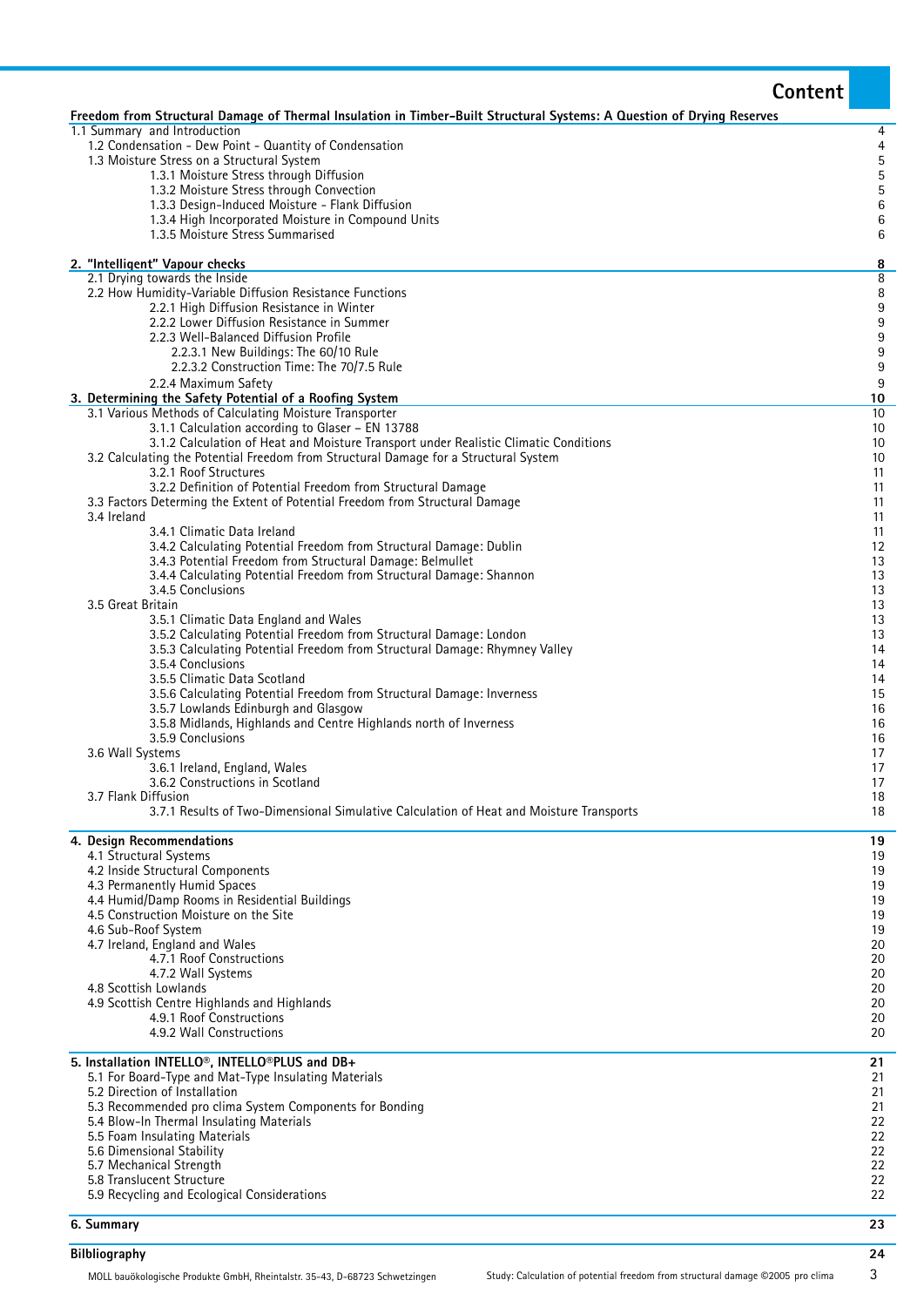# **1. Freedom from Structural Damage of Thermal Insulation in Timber-Built Structural Systems: A Question of Drying Reserves**

# **Atmospheric humidity**

**Atmospheric humidity increases when the air cools down.**

**Condensation develops below the dew-point temperature.**

**When the internal humidity increases the dew point temperature rises and condensation develops sooner.**

### **1. Development of condensation at 50% relative atmospheric humidity**



Under normal climatic conditions (20° C/50 % rel. atmospheric humidity), dew point is reached at 9.2° C. At -10 $^{\circ}$ C, condensation precipitates at a rate of 6.55 g/m<sup>3</sup> air.

# **2. Development of condensation at 65% relative atmospheric humidity**



At a high internal rel. humidity of 65 %, dew point is already reached at 13.2° C. Then, at -10°C condensation precipitates at a rate of

9.15  $q/m^3$  air.

# **3. To convert to Irish and British standards:**

# **sd (m) x 5.1 = mvtr (MNs/g)**

 $S_a =$ water vapour diffusionequivalent air layer thickness mvtr = moisture vapour transmission rate

### **1.1 Summary and Introduction**

The following study describes how structural damage may arise in thermal insulation systems and how such systems may be reliably and safely protected from damage of this kind.

Structural damage occurs when the moisture stress on a structural system is greater than the system's drying capacity.

To prevent structural damage, the usual approach is to concentrate on reducing moisture stress. However, structural systems cannot be fully protected from the effect of humidity or moisture. Planned moisture stress produced by diffusion is virtually never the cause of structural damage, the usual culprit being unanticipated moisture stress that cannot be entirely ruled out by building design.

**To exclude the probability of structural damage and mould growth, it is advisable, apart from considering**  moisture **stress, to concentrate on the drying capacity of a structural system. Systems with a high drying capacity and a simultaneous reduction in**  moisture **stress, as provided by vapour**  membranes with a variable s<sub>d</sub> value, **are still protected very safely and reliably against structural damage even if subjected to unanticipated moisture stress.**

# **1.2 Condensation - Dew Point - Quantity of Condensation**

Thermal insulation in timber-built structural systems separates warm indoor air with its high humidity content from cold outdoor air with low absolute humidity.

When warm inside air penetrates the structure, it cools - in wintry weather conditions outdoors - as it passes on its way through the structural system. Moisture may condense in the process, this precipitation of water being attributable to the physics of airborne humidity. Warm air can absorb more moisture than cold air. At a greater internal relative humidity (e.g. 65%),

the dew-point temperature rises and, as a direct consequence, the quantity of condensation increases as well (see figures 1 and 2).

Condensation develops whenever a more diffusion-tight layer of building components is below the dew-point temperature, which means that:

Building-component layers which are more diffusion-tight on the outside of the thermal insulation than the layers on the inside are unsatisfactory. A major problem is posed should warm air leak into the structure by convective streams, which happens as a result of leaks in the airtight layer.

Building components are deemed very open to diffusion when their mvtr is  $<$ 1 MNs/g (s<sub>d</sub>-value= less than 0.20 m). The  $\mathsf{s}_{_{\sf d}}$  value is defined as the multiple of the vapour diffusion resistance coefficient ( $\mu$  value) - as material constant - and the thickness of the component in metres:

#### $s_n = \mu \times s$  (m) **s x 5.1=mvtr (MNs/g)** (see figure 3)

A low s<sub>d</sub> value can thus be obtained by means of a low  $\mu$  value and a greater layer thickness (e.g. wood fibre board), or by a higher  $\mu$  value and a very small layer thickness (e.g. roofing felts). Water vapour is influenced in the first place by the  $\mu$  value, and only then by the thickness of the building material. This means that precipitation of condensation begins earlier at a higher  $\mu$  value than at a low one. Moreover, roofing felts produce only a low drop in vapourpressure because there is little or no difference in temperature and humidity.

This explains why structural damage may still occur with diffusion-open roofing felts when the flow of moisture in the building component is high.

Roofing felts with non-porous, permeable membranes such as SOLITEX UD and SOLITEX PLUS are advantageous in this context, as diffusion proceeds actively along the molecular chains rather than passively through pores. Once water has condensated in a structural system, hoarfrost or even ice may develop underneath the roofing felt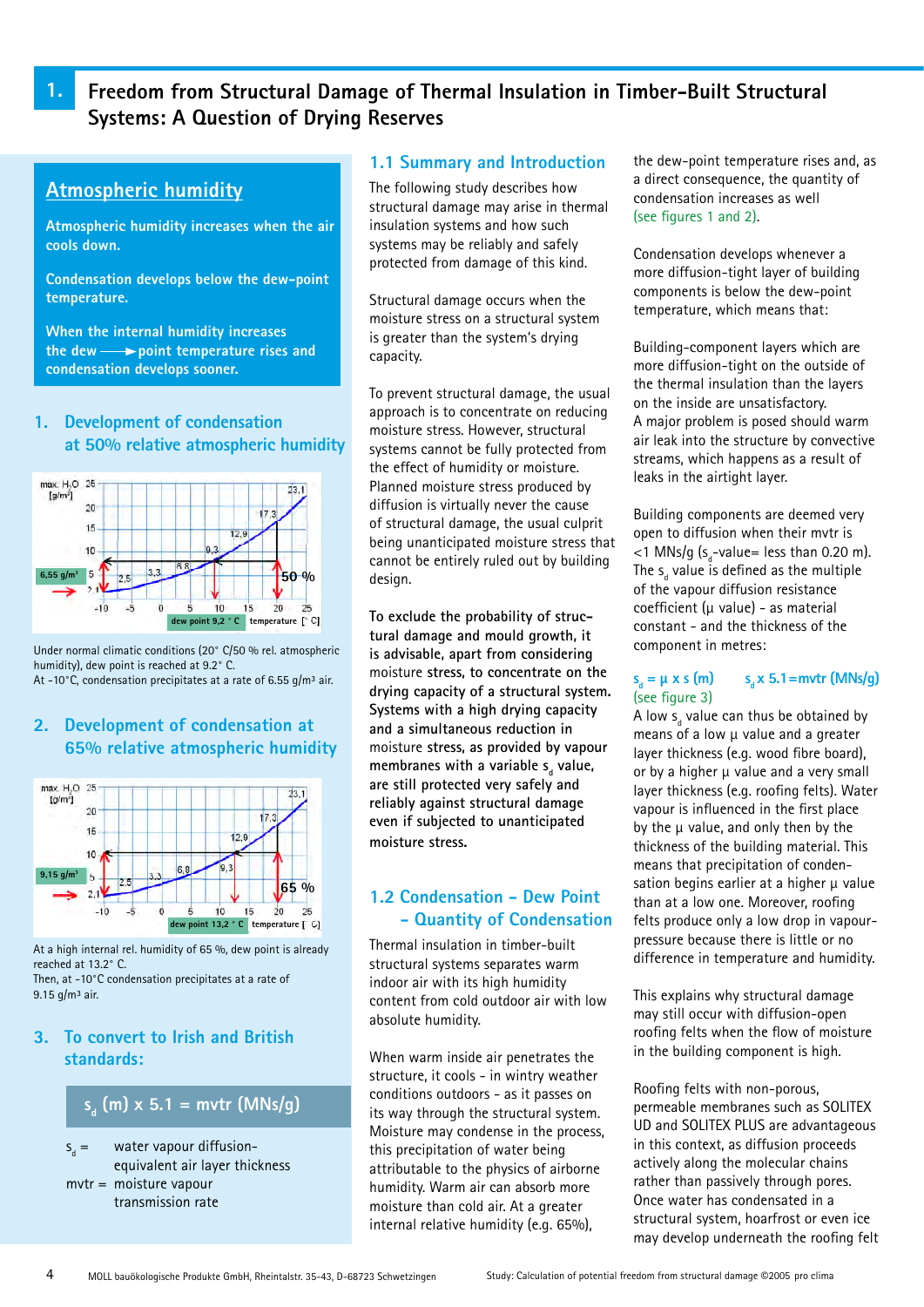in cold winter conditions. Water and ice are impervious to water vapour and can cause an insulating sheet to act as a vapour barrier on the outside. Structural units with a diffusioninhibiting or even a diffusion-tight layer on the outside are more exacting in terms of construction physics than building-component layers that are open to diffusion towards the outside. Diffusion-tight structural systems include steep-pitched roofs with diffusion-inhibiting underlays, e.g. bitumen felts, roofs with flexible metal sheeting, flat roofs and green roofs.

# **1.3 Moisture Stress on a Structural System**

There are several different reasons for moisture stress within a thermal insulation system when building with timber. In the first place, water may penetrate through a leaking roof skin. Large volumes of moisture can develop, causing water to drip into the accommodation area. Minor leaks can lead to creeping moisturisation, which is often accompanied by mildew or mould on the materials contained in the structural system.

A structural system may also be subjected to moisture stress from the inside, due to

#### **Foreseeable or planned moisture stress:**

- diffusion processes
- **Unanticipated moisture stress:**
- convection, i.e. air flow (leaks in the air barrier)
- heightened moisture in the building components used
- design-induced transport of moisture (e.g. flank diffusion through adjoining masonry)

# **1.3.1 Moisture Stress through Diffusion**

The smaller the amount of moisture that can penetrate a structural system, the greatly reduced risk of structural damage is. At least that used to be the preceived opinion. In other words, very dense vapour barriers would prevent damage to the building. The fact that this is not actually true was already proven some ten years ago, by

construction-physics calculations on the occasion of the market launch of pro clima's DB+ with its  $s_d$  value of 2.30 m (12 MNs/g).

Furthermore, investigations on outside walls conducted in North America in 1999 [1] demonstrated that the entry of moisture through a vapour barrier as a result of convection, even where professionally installed, produces a condensation quantity of about 250 g/ m<sup>2</sup> per dew period. That corresponds to the quantity of condensation diffusing through a vapour check with a mvtr of 16.5 MNs/g  $(s_d$ -value=3.3 m) during one winter [2].

# **Summary:**

Substantial quantities of moisture will still penetrate structural systems with vapour barriers having a calculated  $s_{\rm d}$  value of 50, 100 m (250-500 MNs/g) or higher. But vapour barriers do not permit subsequent evaporation, so moisture traps develop as a result.

# **1.3.2 Moisture Stress through Convection**

Convection, in other words airflow, transports substantially larger quantities of moisture into a structural system than diffusion does. The volume of moisture carried in by convection can easily exceed a thousand times the quantity introduced by diffusion. (see figure 4).

Once condensation develops convective quantities of moisture can, due to their high moisture load, present a risk to the outside even where building components are open to diffusion. Waterfilms can act as a vapour barrier in the same way as ice. Such a situation generally results in structural damage similar to where structural systems have diffusion-tight components on the outside.

**Entry of moisture into the structural system due to leaks in the vapour barrier**

# **4. 1 mm Gap = 800 g/24h per m Gap Length**



Moisture transfer through vapour barrier:  $0.5$  g/m<sup>2</sup> x 24h through 1 mm joint:  $800 g/m^2 \times 24h$ **Factor: 1,600**

| $150$ MNs/g             |
|-------------------------|
| $(s_{d}$ -value = 30 m) |
| $+20^\circ$ C           |
| $-10^{\circ}$ C         |
| 20 Pa                   |
| corresponding to        |
| wind force 2-3          |
|                         |

Measurements by: Institute for Building Physics, Stuttgart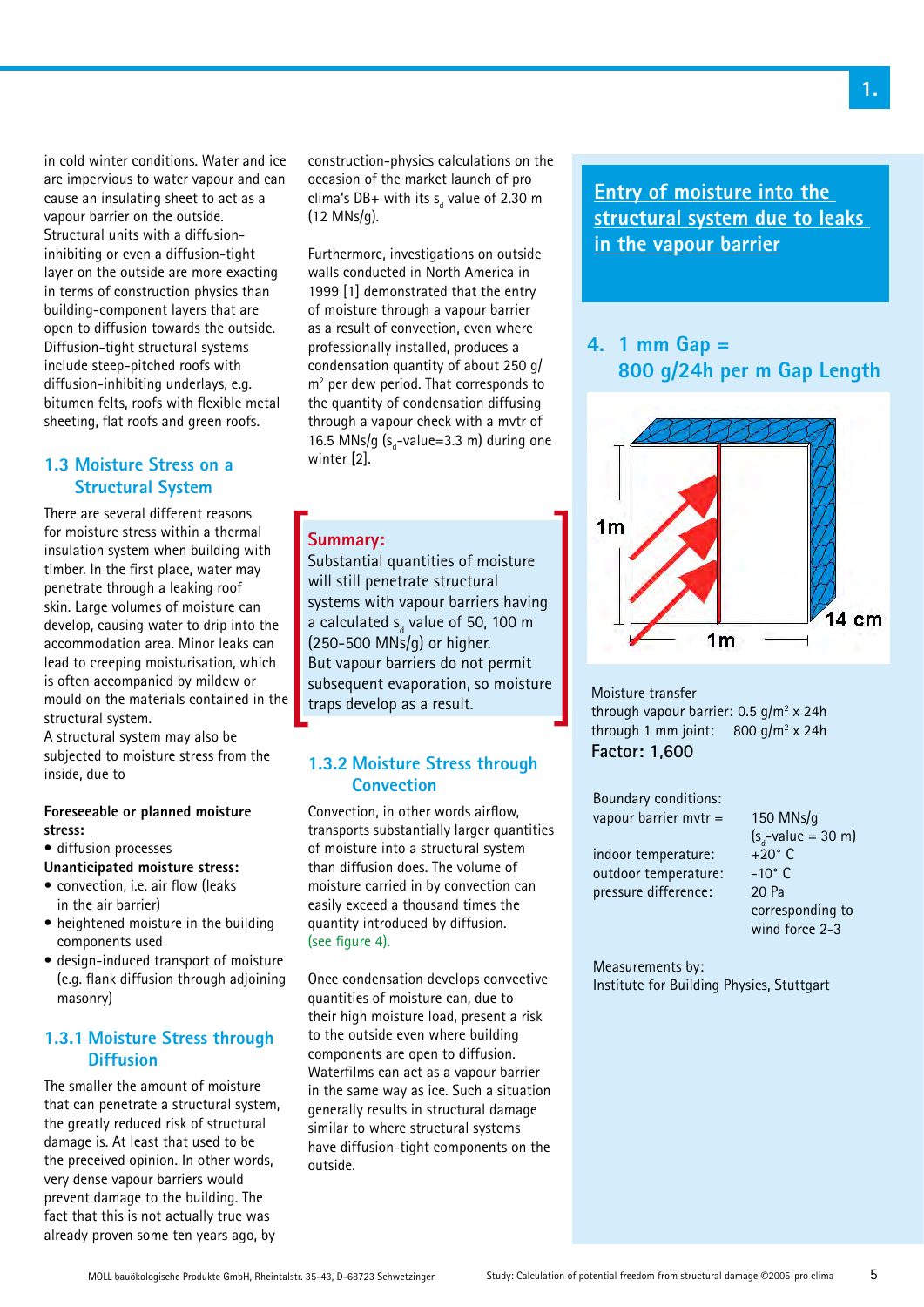# **Flank Diffusion**

**5. Structural damage: Entry of moisture despite airtight junctions and the use of a vapour barrier**



Airtight construction using a PE sheet and an airtight layer of plaster with bitumen felts on the outside

**6. Cause of moisture entry: Moisture transfer across the flanks, here through masonry**



Moisture entry due to flank diffusion through adjoining masonry

### **1.3.3 Design-Induced Moisture - Flank Diffusion**

In practice, structural damage occurs in ways that cannot simply be explained by diffusion or convection processes. Ruhe [4] and Klopfer [5], [6] reported in 1995 and 1997 respectively on the problem of flank diffusion in an instance of structural damage.

The structural system in question comprised of a roof with timber decking and bitumen felt on the outside, a PE sheet on the inside, and mineral wool in between. Despite a perfect airtight seal, water dripped, in summer, from the junctions of the sheeting onto the adjoining building components underneath. It was initially assumed that the phenomenon was attributable to high incorporated moisture. However, this had to be ruled out because the dripping increased from year to year. After five years, the roof was opened. Most of the timber decking had already begun to rot.

The possibility of moisture entry as a result of flank diffusion was discussed. Flank diffusion is understood to mean the penetration of moisture into the roof via the flank or edge of the lateral airtight seal flashing, which comprised porous brickwork in the case investigated. The current of moisture virtually bypasses the vapour barrier (see figures 5 and 6).

The situation was much disputed among construction physicists at the outset, until Künze [7], in 1997, furnished mathematical proof of flank diffusion with the aid of two-dimensional calculations of heat and moisture transport using WUFI 2D 2.1 [8]. According to his calculation, wood moisture above the brickwork had risen to about 20% after just one year, thus already exceeding the mould-critical limit; after three years, the moisture content rose to 40%, and then to 50% after five years.

# **1.3.4 High Incorporated Moisture in Compound Units**

Where building materials with a high moisture content are installed, it is essential to ensure that the structural system is capable of letting this moisture dry out again. Although it has become general practice by now to use dry timber for building purposes, just a shower of rain can increase the quantity of moisture in the wood.

# **Expressed in concrete figures:**

A roof with 8/18 rafters and a rafter spacing of  $e = 0.70$  m has 1.5 linear metres of rafters per  $m<sup>2</sup>$  of roof area. At 10 % moisture, this quota of rafters will contain about 1.1 litres of water. Consequently:

If the moisture of the wood is 30 % at the outset, it must be possible for 1.1 litres of water per  $m<sup>2</sup>$  of roof area to evaporate so as to come below the mould-critical moisture of 20%.

This sample calculation is consistent for 20-mm thick timber roof boarding as well. The moisture content at 10 % wood moisture amounts to approximately 1.2 litres of water. At 30 % initial moisture, by no means a rarity after a day of rain, it is essential for 1.2 litres of water per  $m<sup>2</sup>$  of roof area to evaporate in order to fall below the mould limit.

Together, this amounts to about 2.3 litres per  $m<sup>2</sup>$  of roof area. The total quantity of moisture is often underestimated. In concrete construction work, the humidity associated with new building work may add a further quantity of moisture. Structural damage rapidly ensues if a PE sheet is then placed on the inside and bitumen felt on the outside.

# **1.3.5 Moisture Stress Summarised**

The numerous ways in which moisture can enter are a clear indication that, in everyday building practice, the possibility of moisture stress on a structural system can never be ruled out. When the object of the exercise is to build without likelihood of damage, the provision of increased drying reserves is a far more effective and reliable solution than any strict concentration on letting as little moisture as possible into the structural system.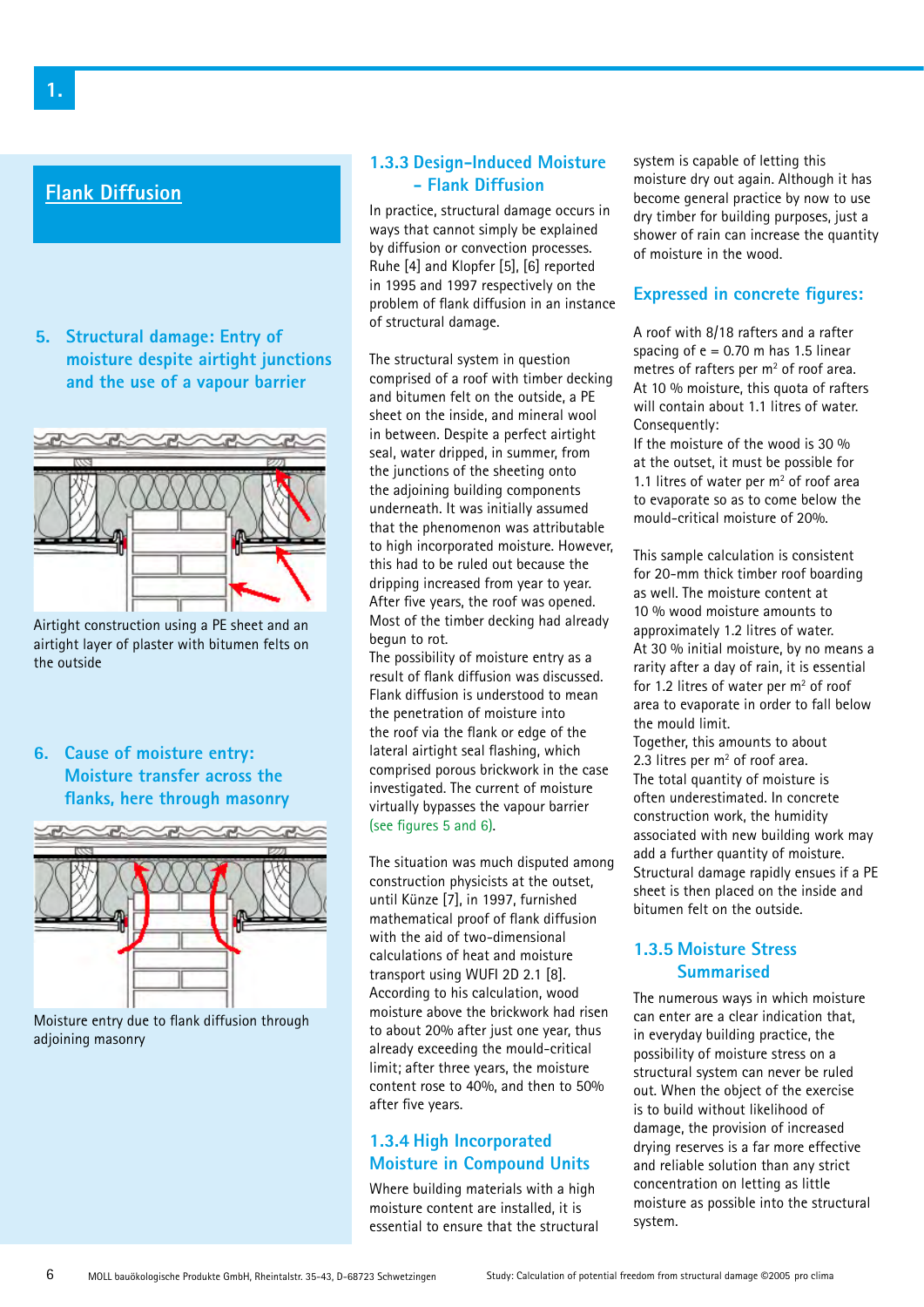# **Safety Formula:**

# **drying capacity > moisture stress => freedom from structural damage**

Structural damage can only occur when drying capacity is less than moisture stress.

**"The greater a structural system's reserves for drying, the greater the unanticipated moisture stress it can take and the structure still remain free from structural damage".** 

Structural systems that are open to diffusion on the outside have greater drying reserves than systems with a diffusion-tight exterior.

Protecting what we value

pro clima DB+ The ecological solution for airtightness



DB+ Vapour check and airtight seals

DB+ cellulose vapour check

The friendly solution



**MOLL** bauökologische Produkte GmbH Rheintalstr, 35-43 68723 Schwetzingen pro clima® www.proclima.de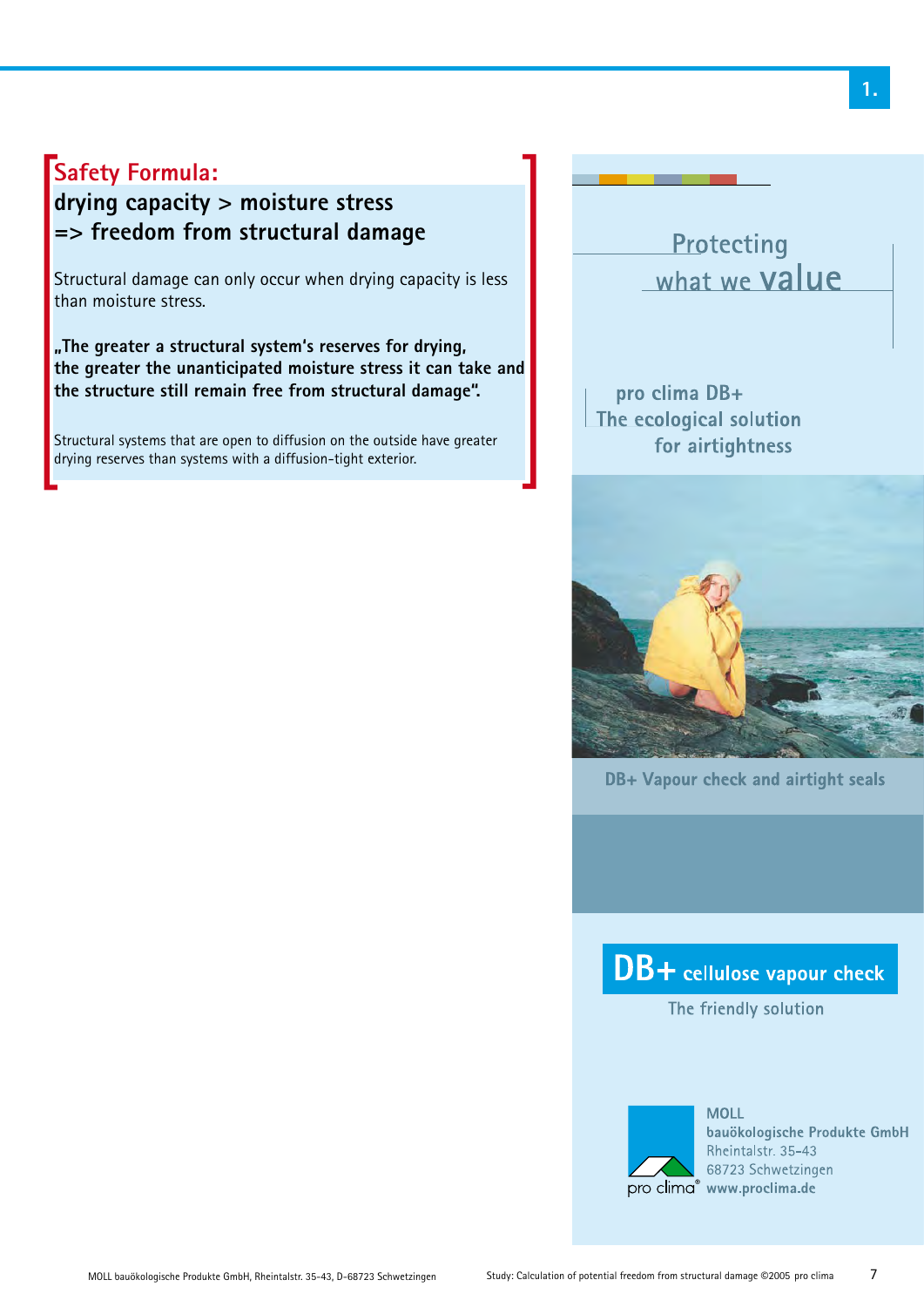# **Structural humidity situation**

**Diffusion stream always goes from the warm to the cold side:**

**In winter: Increased humidity on the outside**

**In summer: Increased humidity on the inside**

- **7. The vapour check is exposed**
- **to dry atmospheric humidity in winter. > The humidity-variable vapour check is tighter against diffusion**
- **• to high atmospheric humidity in summer. > The humidity-variable vapour check is more open to diffusion**



Seasonal dependency of relative atmospheric humidity at the vapour check

# **8. Diffusion streams of the humidityvariable pro clima vapour check**

| Diffusion<br>l Current         | $W_{DD}$ -value in g/m <sup>2</sup><br>per week in winter | $W_{\text{DD}}$ -value in g/m <sup>2</sup><br>per week in summer |
|--------------------------------|-----------------------------------------------------------|------------------------------------------------------------------|
| l Direction<br>οf<br>diffusion | Towards sub-roof:<br>Humidification                       | Towards vapour-<br>membrane:<br>Evaporation                      |
| $DB+$                          | 28                                                        | 175                                                              |
| <b>INTELLO®</b>                |                                                           | 560                                                              |

### **2.1 Drying towards the inside**

Drying towards the inside is another important option for structural components. Whenever the temperature of an insulation layer is higher outside than inside, the diffusion stream reverses and moisture streams inwards out of the component. This can happen on sunny days in spring and autumn and all the more so during the summer months.

If a vapour check or airtightness layer were then to be open to diffusion, moisture that may be present in the structural system could dry out towards the interior.

However, a diffusion-open vapour check would let too much moisture diffuse into the structural system during winter and thus give rise to structural damage.

A structural system would appear at first glance to be well protected against moisture when equipped with vapour barriers. However, if moisture enters through convection, flank diffusion or high component moisture, the system is incapable of evaporating again towards the inside in the summer. Depending on its design, the vapour barrier becomes a moisture trap. A vapour check with a high diffusion-resistance in winter and a low diffusion resistance in summer is ideal.

"Intelligent" vapour checks with a humidity-variable s<sub>a</sub> value have proven their worth for years by now. They alter their diffusion resistance in relation to the relative atmospheric humidity.

In winter conditions, they become more diffusion-tight and protect the structural system from moisture. In summer, they are more diffusionopen and thus allow moisture, which may be present in the system to evaporate towards the inside.

# **2.2 How Humidity-Variable Diffusion Resistance Functions**

The direction of the diffusion stream is determined by the difference in water vapour partial pressure, which depends on the temperature and humidity content of the air inside and outside a building. Just to concentrate on the temperature aspect, moisture flows from the warm side to the cold side, so, in winter, from the inside to the outside, and, in summer, from the outside to the inside.

Measurements on roof systems have shown that, in winter, the transport of moisture within the roof space towards the outside leaves the vapour check at a mean ambient humidity of about 40 %. In summer, on the contrary, moisture in the roof space produces increased relative atmospheric humidity at the vapour check, sometimes even producing ,summer condensation' (see figure 7).

Vapour checks having a humidityvariable diffusion resistance are tighter to diffusion in a dry environment and more open to diffusion in a humid environment.

pro clima DB+ has proven its worth in millions of square metres installed since 1991, its diffusion resistance ranging from 16.5 to 4 MNs/g (3.5 to 0.8 m).

Moll bauökologische Produkte GmbH developed their pro clima INTELLO® high-performance vapour check in 2004. INTELLO® has the world's most effective humidity-variable diffusion resistance, ranging from 1.25 to over 50 MNs/g (0.25 m to over 10 m) to suit every type of climate (see figures 9– 11).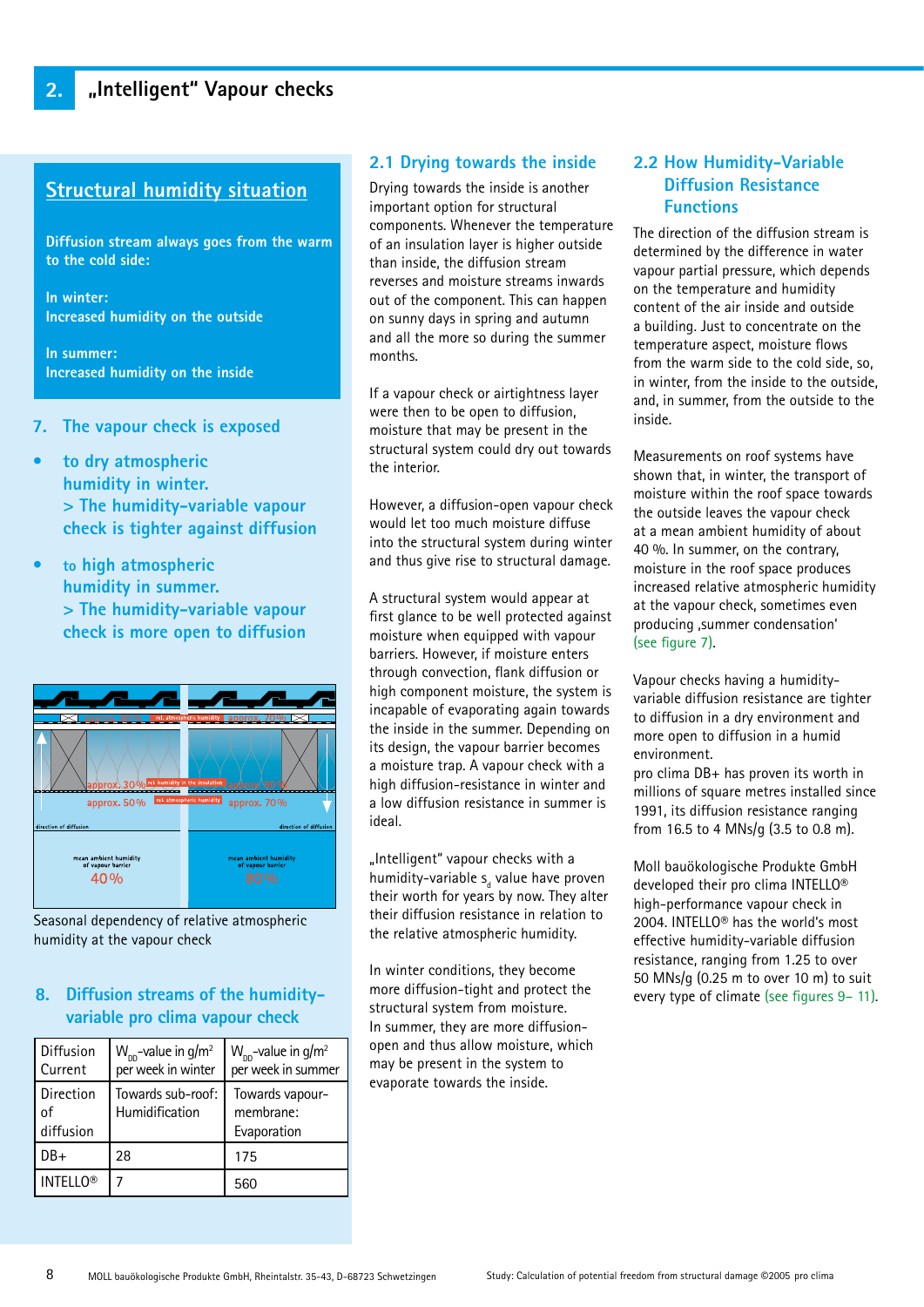# **2.2.1 High Diffusion Resistance in Winter**

The diffusion resistance of the pro clima INTELLO© vapour check has been designed so that the membrane can provide a mvtr of over 50 MNs/g in winter conditions. As a result, the vapour check will allow almost no moisture to penetrate a structural system during winter, when humidity pressure on the system is at its highest. The same can also be said of extreme climatic conditions as encountered in alpine regions, where winters are cold and long. Effective protection against humidity is also provided for roofs with diffusion-tight underlay sheeting (e.g. bitumen sheeting), and roofs with flexible metal sheeting. In roofs with diffusion open sub roofs, the high mvtr is an obvious advantage in case of hoarfrost and ice formation (= diffusion barrier) on diffusion-open insulation sheeting. (see figure 10)

# **2.2.2 Lower Diffusion Resistance in Summer**

Diffusion resistance in summer can be reduced to an mvtr of 1,25 MNs/g permitting moisture that may be present in the roof system to evaporate rapidly towards the inside.

Depending on the magnitude of the vapour pressure difference, this corresponds to an evaporation rate of 5 to 12 g/m<sup>2</sup> of  $H<sub>2</sub>$ O per hour corresponding to approx. 80 g/m $^2$  of  ${\sf H}_2^{}$ O per day or 560 g/m $^2$  of  $\rm H^{}_2\rm O$  per week. (see figure 7)

This high evaporation capacity means that a building component framework will start drying out rapidly by as early as spring.

### **2.2.3 Well-Balanced Diffusion Profile**

In times of improved levels of airtightness with associated higher atmospheric humidity in new buildings made of masonry, diffusion resistance to cater for increased relative atmospheric humidity becomes an important factor, also for climates of high humidity like in Ireland.

# **2.2.3.1 New Buildings: The 60/10 Rule**

Due to the recently completed construction work and short time of occupation, the internal relative humidity in new buildings is high. The diffusion resistance of a vapour check should be designed in such a way that an mvtr of at least 10 MNs/g is reached even at 60 % mean relative humidity in order to adequately protect the construction from moisture. At a relative humidity of 60 % INTELLO® has a s<sub>d</sub> value of 20 MNs/g.

# **2.2.3.2 Construction Time: The 70/7,5 Rule**

During the construction time, after plastering or installing a screed, the relative humidity in a building is very high. At a mean relative humidity of 70 %, the diffusion resistance of a vapour check should be above 7.5 MNs/ g in order to protect the construction against excessive entry of moisture from the building site and from mould growth. An effective protection against moisture is needed particularly where derived-timber boards are installed on the outside of a structure. At 70 % with a mvtr of 7,5 MNs/g INTELLO exceeds this requirement by far. Generally, building moisture should quickly escape from the structure via open windows. Dehumidifiers can speed up this process during the winter.

# **2.2.4 Maximum Safety**

The 'intelligent' humidity-variable vapour checks provide for highly reliable, safely protected thermal insulating systems, even where moisture entry into the structural system cannot be anticipated, e.g. because of adverse weather conditions, leaks, flank diffusion, or a high moisture content in timber or insulation materials. The pro clima humidity-variable vapour checks act as a moisture transfer pump by actively extracting any unexpected moisture which may be present in a structural component. Pro clima DB+ and INTELLO provide high safety even in climates with high humidity such as in Ireland and in cold climates such as Scotland.

# **Diffusion Graphs for Various Vapour Membranes**

**The more the diffusion resistance varies between winter and summer, the more safety and reliability is afforded by the vapour check.**

> **9. Diffusion graph for a PE sheet. No humidity variability.**



**PE sheet PE sheet**

# **10. Diffusion graph pro clima DB+ and INTELLO. Medium and high humidity variability.**



**Humidity-variable mvtr pro clima DB+ and INTELLO pro clima DB+ and INTELLO**

# **11. Diffusion graph INTELLO® High moisture variability**



**INTELLO and DB+ meet the 60/1 and 70/7,5 rule**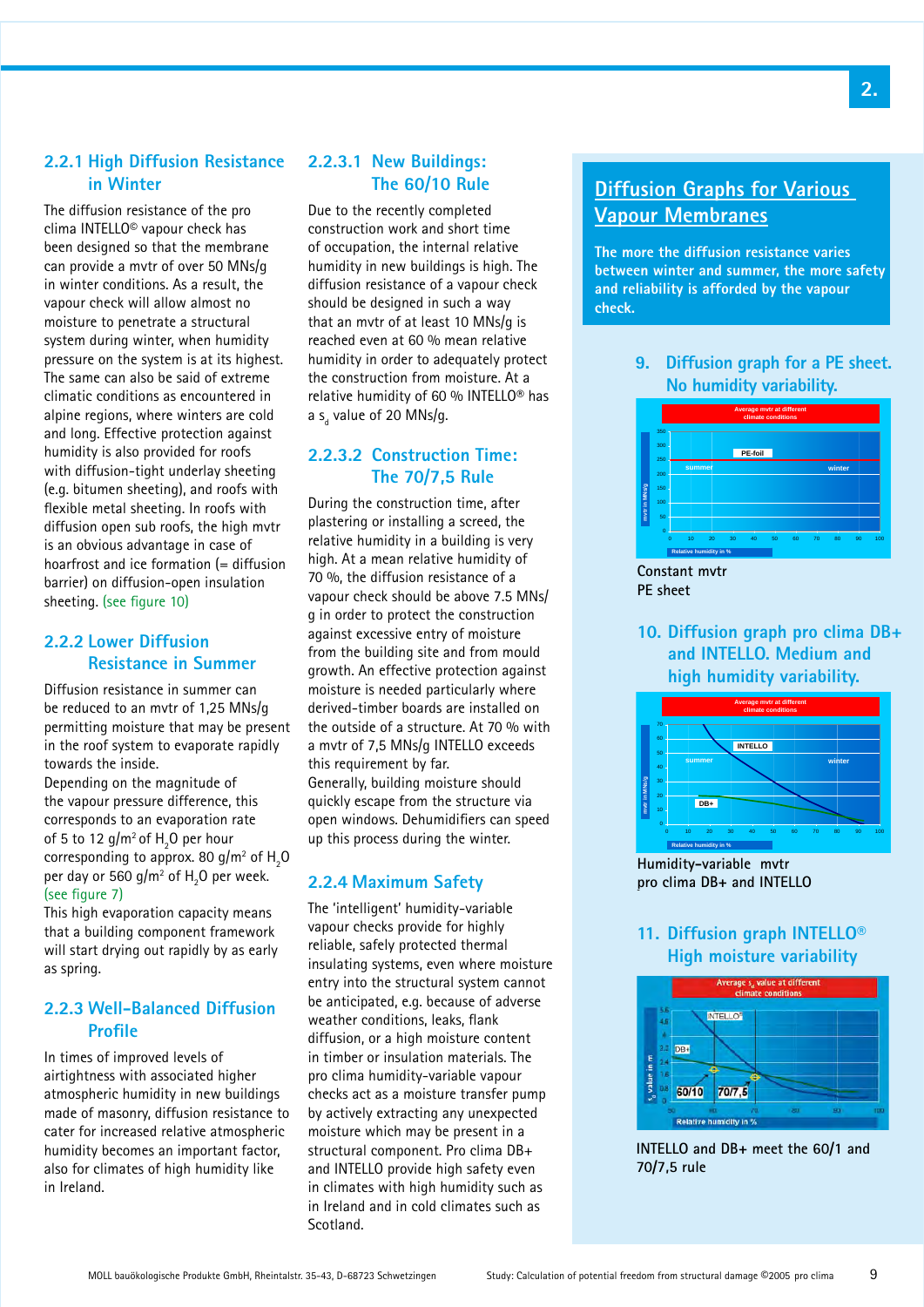**Physical assessment of roof structure**

# **12. Design of roof structure**



- diffusion-tight on the outside (bitumen roof sheeting, mvtr = 1500 MNs/g
- (s<sub>d</sub> value = 300 m) • fibrous insulation
- $\bullet$  vapour checks having different  $\mathsf{s}_{_\text{d}}$  values
- lathing
- gypsum plasterboard
- for alpine climates additionally 24 mm solid timber checking

Roof construction:

• steep-pitched with 40° pitch on north side, uncoloured light-grey roof tiles

# **3.1 Various Methods of Calculating Moisture Transports**

Drying reserves are the consequence not only of diffusion processes, but also of sorption and capillarity processes within the building-component layers.

# **3.1.1 Calculation according to Glaser EN ISO 13788**

EN ISO 13788 still relies heavily on Glaser's method, which calculates ensuing quantities of condensation in structural systems under the assumption of a monthly block climate.

# **3.1.2 Calculation of Coupled Heat and Moisture Transport under Natural Climatic Conditions**

The Glaser method provides an approximation for the assessment of structural systems, but does not represent reality. On the one hand, the block climate data differs from the real climate, and, on the other hand, such important transport mechanisms e.g. sorption and capillarity are not taken into account.

EN ISO 13788 therefore points out that this method is not suitable as a means of verifying the freedom of green roof systems from structural damage, in which case heat and moisture transport has to be calculated by means of a non-transient simulation program. Recognised software solutions in this area are Delphin by the Institut of Building Climatology in Dresden and WUFI by the Fraunhofer Institute of Building Physics in Holzkirchen. These programs calculate the coupled transport of heat and moisture in multiple-layer building components under natural climatic conditions, jointly allowing for temperature and humidity, light absorption, wind, latent heat, sorption and capillarity.

The programs have been validated repeatedly, which is to say the result of their computations have been compared with those of field trials. Actual weather data over the period of 1 year is required for hourly values. Climatic data is available throughout

the world, viz. Europe, North America and Asia, including both temperate and extreme climatic regions.

To carry out a normal simulative calculation of the coupled transport of heat and moisture under natural climatic conditions, the building structure with its sequence of layers is entered into the program, and heat and moisture streams are analysed over a period of several years under boundary conditions closely conforming to reality.

The result then shows if moisture has accumulated in the structure, i.e. whether the overall moisture content of the structural system has risen over the period under observation, or if the component has remained dry. However, it is not possible by this method to recognise the drying reserves of a structural system.

# **3.2 Calculating the Potential Freedom from Structural Damage for a Structural System**

One further input is used in order to calculate how reliably and safely protected a structural system is against unanticipated entry of moisture, e.g. as a result of convection, flank diffusion, or heightened incorporated humidity:

The thermal insulation is moistened at the beginning of the calculation, and the rate at which this moisture dries out is duly examined. **The quantity of moisture that dries out of the structural system in relation to the extra moisture added to it represents the safety potential from structural damage of the structural system before it will suffer from structural damage.**

Using various vapour checks, calculations are performed on several structural systems deemed difficult from the construction physics point of view: under adverse conditions (north side), in different climatic zones (lowlands and alpine), with steep-pitched roofs. Flat roofs and green roofs require a separate examination. Less sophisticated systems in terms of construction physics naturally offer even greater levels of safety potential.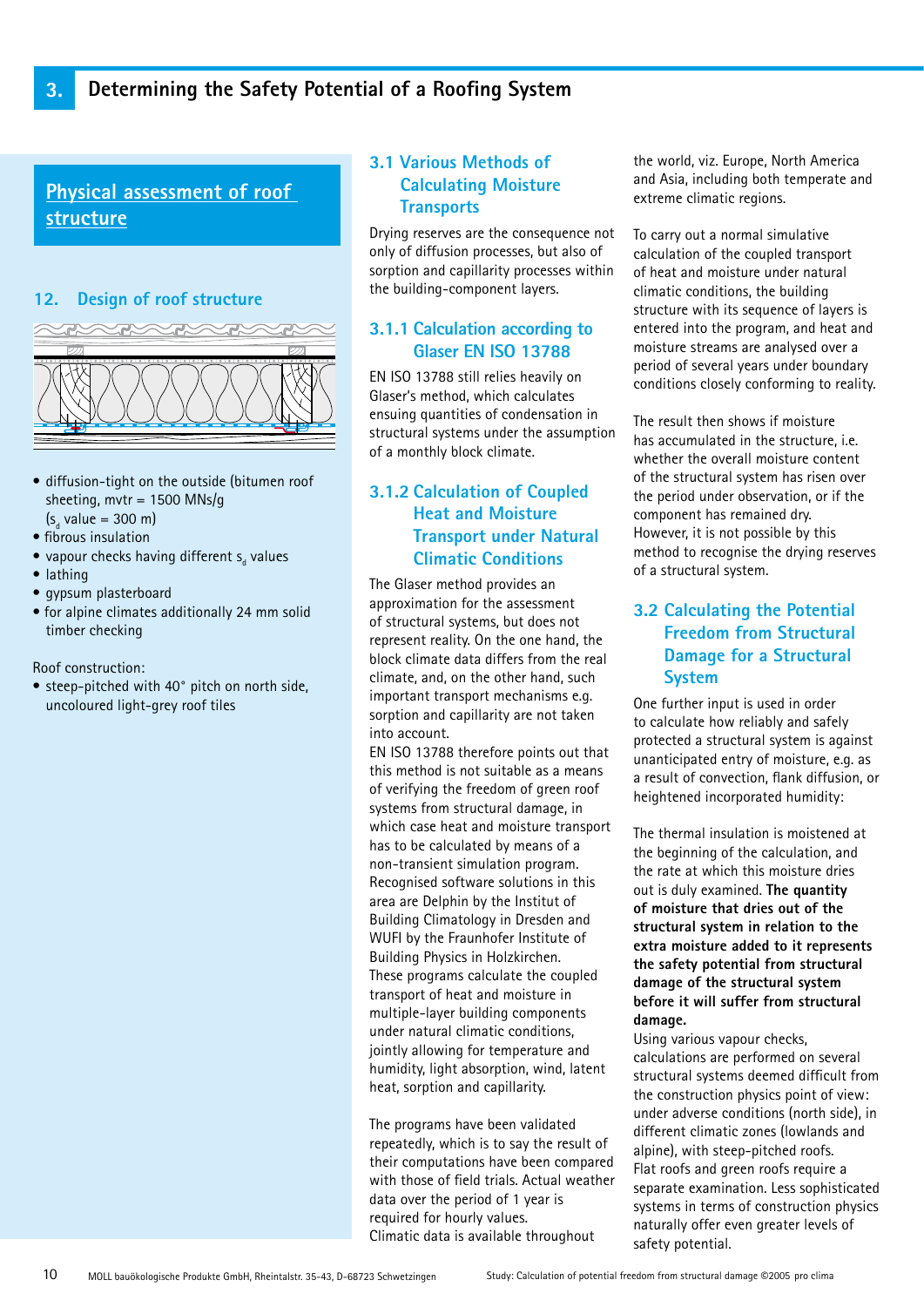### **3.2.1 Roof structures**

Design of structure: (see figure 12 on the left hand side)

Vapour checks:

- PE sheet mvtr/s<sub>d</sub> value constant 25 MNs/g  $(s_d$ -value = 50 m)
- $DB+$  mvtr/s<sub>d</sub> humidity-variable 12: 17-4 MNs/g (2.3 m: 3.5-0.8 m)
- INTELLO<sup>®</sup> mvtr/s<sub>d</sub> humidity-variable 38: 50-1.25 MNs/g (7.5 m: 10-0.25 m)

#### Roof:

• steep-pitched with 40° pitch to north side, uncoloured light-grey roof tiles

#### Locations:

- Ireland: Dublin Belmullet (Westcoast)
- Great Britain: London Rhymney Valley (435 m above sea level) near Cardiff, Wales Inverness, Scotland

#### Calculation

- using WUFI 3.3 pro [10]
- initial moisture in thermal insulation: 4,000  $a/m^2$

# **3.2.2 Definition of Potential Freedom from Structural Damage**

The potential freedom from structural damage describes how much moisture can enter unexpectedly into a construction with the building component still staying both free from structural damage and mould growth. One important factor in determining protection against structural damage and mould growth is the back-diffusion capacity in summer and, associated therewith, the ability of the structural system to evaporate towards the inside. Back-diffusion can occur when the partial vapour pressure on the

outside of the insulation is greater than on the inside, or to put it more simply, when the temperature at the outside of the insulation is higher than in the living area.

The temperature at the outside of the insulation is influenced by surrounding air temperature and by exposure to sunlight.

# **3.3 Factors Determing the Extent of Potential Freedom from Structural Damage**

The extent of back diffusion, i.e. the extent of dehumidification depends on the outdoor temperature. The higher the outdoor temperature is, the greater the back diffusion and the effect of dehumidification provided that humidity-variable vapour checks are used. Due to solar radiation the surface of the roof has a higher temperature than the air.

The level of temperature of the surface of the roof depends on the roof pitch, the orientation of the roof (north/ south) and the colour of the roof sheathing (rather light/rather dark).

#### Unfavourable factors are:

Roof pitch north orientated High pitched roof (> 25°) Light colours of the roof sheathing, e.g. uncoloured light-grey concrete tiles Diffusion-tight sub-roof, e.g. bitumen felts

Cold climate (north of the country and mountains)

#### Favourable factors are:

Roof pitch south orientated Low pitched roof (< 25°) Dark colours of the roof sheathing (red or black tiles) Diffusion-open sub-roof, e.g. Solitex Warm climate (south of the country and lowlands) Locations in the south (London, Dublin) result in a greater summerly dehumidification of the roof construction when humidity-variable vapour checks were used than locations in the north (Wick, Inverness) due to higher atmospheric temperature and a higher position of the sun.

For the calculation of potential freedom from structural damage the most unfavourable conditions were assumed:

Roof pitch north-orientated Pitch of 40° Light-grey uncoloured concrete tiles Bitumen felts

The potential freedom from structural damage of the construction increases when more favourable conditions are chosen.

The present calculations show that a high degree of freedom from structural damage can be achieved in Ireland and in Great Britain even at most unfavourable conditions when pro clima INTELLO vapour check is used for roof constructions. Sufficient security for the construction can also be provided by using pro clima DB+.

### **3.4 Ireland**

# **3.4.1 Climatic Data Ireland**

Dublin is situated on the east coast of Ireland and is characterised by a temperate climate with moderate wind and humidity. Shannon is very similar to Dublin in these terms. Belmullet is situated on the west coast and is renowned for its windy and extremely damp weather. The wind additionally cools the roof on the external side.

The following charts show the temperature pattern of the air and the temperature of the surfaces of the roofs with uncoloured light-grey tiles in Dublin and Belmullet. The red graphs show the outside temperature, the blue curve the indoor temperature. Atmospheric temperature is rarely higher than the inside temperature. Since the temperature of the roof is often higher due to solar radiation, back diffusion is induced, i.e. an effective dehumidification of the construction, provided that humidityvariable vapour checks were used (see figures 13-16).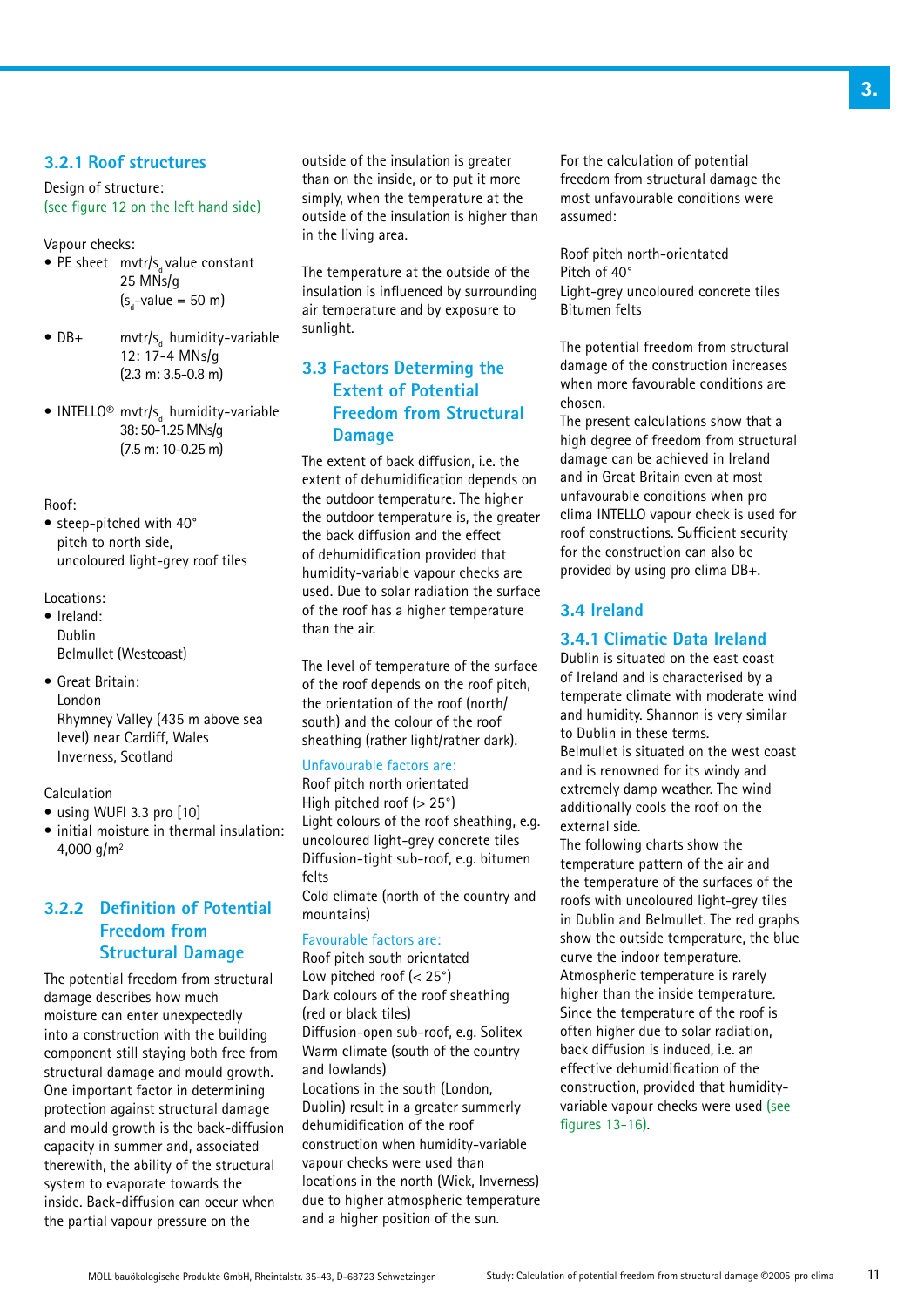# **Temperature graphs Dublin (Eastcoast) and Belmullet (Westcoast)**



**14. Temperature of the surface of the roof (roof pitch northorientated 40° with uncoloured light-grey tiles)**



### **Belmullet:**





**16. Temperature of the surface of the roof (roof pitch northorientated 40° with uncoloured light-grey tiles)**



# **3.4.2 Calculating Potential Freedom from Structural Damage: Dublin**

The speed of drying of initial moisture (which we assumed to be additionally 4.000 g/m²) describes the potential freedom from structural damage of a construction. It reveals how much moisture can enter unexpectedly into a construction with the building component still staying both free from structural damage and mould growth. The potential freedom from structural damage should add up to at least 300 g/m² to ensure a sufficient safeness. The higher the potential freedom from structural damage, the better of course.

INTELLO offers the highest level of potential freedom from structural damage for Dublin: 2.000 g/m² of moisture can enter unexpectedly into the construction annually without damaging it or causing mould growth. When using the vapour check pro clima DB+ it's 1.500 g/m². If black tiles are used instead of grey ones the potential freedom from structural damage increases: When using INTELLO up to more than 3.000 g/m², DB+ up to more than 2.500  $q/m^2$  a year. The same level of potential freedom from structural damage (3.000 g/m²) can be achieved with grey tiles and a roof pitch of 25° (instead of 40°).

A PE sheet offers the construction only a very low level of potential freedom from structural damage of approximately 10 g/m² a year. Moisture can not dry out to the inside when a PE sheet is used. The PE sheet becomes a humidity trap.

# **Potential Freedom from structural damage**

### **17. Dublin**







#### **18. Belmullet**



#### **Potential freedom from structural damage:**

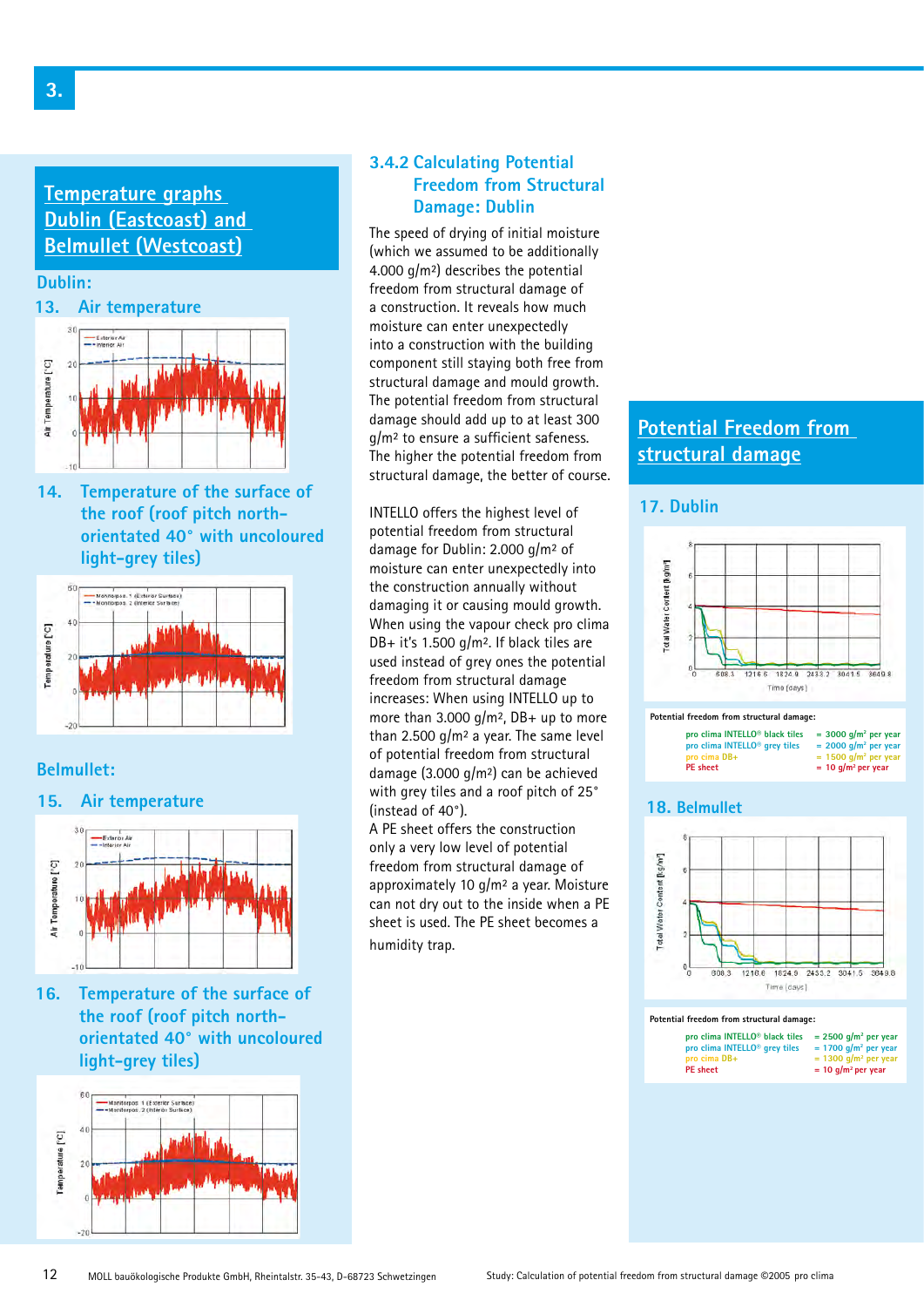# **3.4.3 Potential Freedom from Structural Damage: Belmullet**

Belmullet is known for its extreme climate: high atmospheric humidity, high wind velocity and even in summer low temperatures. These climatic conditions are demanding on the construction. The potential freedom from structural damage of the construction is lower in Belmullet than in Dublin.

Intello offers the construction a potential freedom from structural damage of 1.700 g/m² despite the challenging climatic conditions on the west coast and in unfavourable conditions: grey tiles, roof pitch 40°, north-orientated, bitumen felts externally. This means that 1.700 g of moisture per m² can enter the roof construction within one year without causing structural damage or mould growth; using pro clima DB+ it's 1.300 g/m². When black tiles are used the potential freedom from structural damage increases with INTELLO to 2.500  $q/m^2$  and with DB+ to 1.800  $q/m^2$ . The same level of potential freedom from structural damage (2.500 g/m² and 1.800  $q/m^2$ ) can be achieved when grey tiles are used and the construction has a north-orientated roof pitch of 25° (instead of 40°).

A PE sheet offers the construction only a very low level of potential freedom from structural damage of approximately 10g/m² a year. Moisture can not dry out to the inside when a PE sheet is used. The PE sheet becomes a humidity trap (see figure 18).

# **3.4.4 Calculating Potential Freedom from Structural Damage: Shannon**

Shannon has compared to Dublin 10% lower values for the potential freedom from structural damage.

# **3.4.5 Conclusions:**

In Ireland INTELLO and DB+ offer a high level of potential freedom from structural damage for all pitched roof constructions even with the challenging and very wet climate in Ireland- even at the most unfavourable circumstances (pitched roof 40 ° north-orientated, externally diffusion-tight) INTELLO –the vapour check with the world's highest variability of diffusion resistance that is effective in all climate zones- achieves a potential freedom from structural damage of more than 1.500 g/m². This provides great protection against mould growth for the construction and a healthy room climate for the residents even when unexpected moisture load occurs.

# **3.5 Great Britain 3.5.1 Climatic Data England and Wales**

London is situated in a moderate climate. On many days of the year outdoor temperatures are higher than indoor temperatures. Temperatures of the roof of a north-orientated roof with a pitch of 40° often exceed 40°C when grey tiles are used.

Rhymney Valley's meteorological station is located in Wales near Cardiff at an altitude of 435 m and represents a mountain climate in England and Wales. Temperatures rarely exceed 20 °C and are always lower than the indoor temperature. The temperatures of the roof correspond to those of a typical mountainous climate.

They are considerably lower than in London and exceed 30° C, even at most unfavourable conditions (pitched roof 40° north-orientated) (see figures 19-22).

# **3.5.2 Calculating Potential Freedom from Structural Damage: London**

The speed of drying of initial moisture (which we assumed to be additionally 4.000 g/m²) describes the potential freedom from structural damage of a construction. It reveals how much moisture can enter unexpectedly into a construction with the building component still staying both free from structural damage and mould growth. The potential freedom from structural damage should add up to at least 300 g/m² to ensure a sufficient safeness. The higher the potential freedom from structural damage, the better of course. **Temperature graphs London and Rhymney Valley (mountain climate 435m)**

# **19. Air temperature London**



**20. Temperature of the surface of the roof (roof pitch north- orientated 40° with uncoloured light-grey tiles)**



# **21. Air temperature Rhymney Valley**



**22. Temperature of the surface of the roof (roof pitch north- orientated 40° with uncoloured light-grey tiles)**

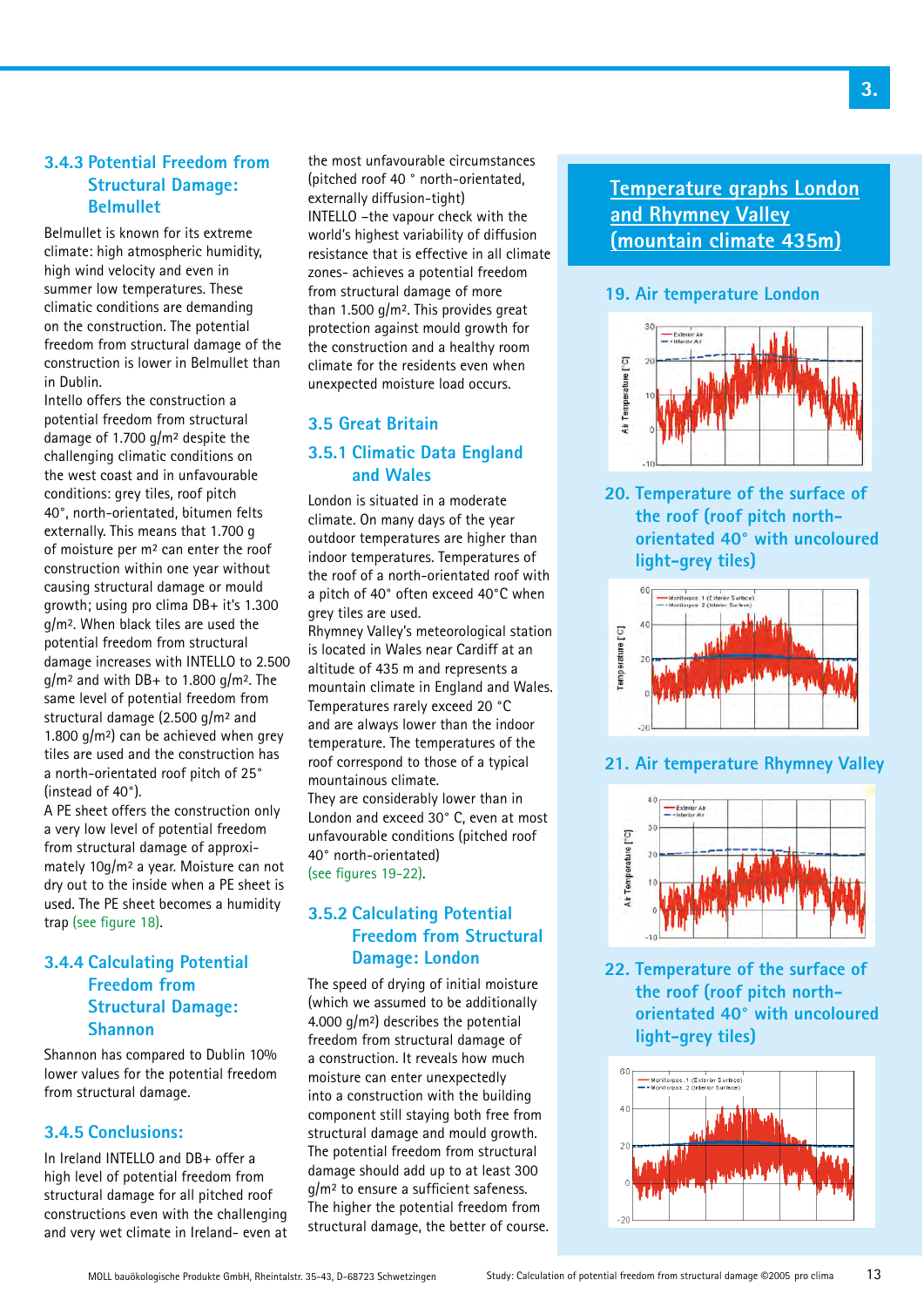# **Calculating Potential Freedom from Structural Damage**

**23. London**



| pro clima INTELLO <sup>®</sup> black tiles | $=$ 3800 g/m <sup>2</sup> per year |
|--------------------------------------------|------------------------------------|
| pro clima INTELLO <sup>®</sup> grey tiles  | $=$ 3000 g/m <sup>2</sup> per year |
| pro cima DB+                               | $= 2000$ g/m <sup>2</sup> per year |
| <b>PE</b> sheet                            | $= 10$ g/m <sup>2</sup> per year   |

#### **24. Rhymney Valley**



#### **Potential freedom from structural damage:**

| pro clima INTELLO <sup>®</sup> black tiles<br>pro clima INTELLO <sup>®</sup> grey tiles | $= 2500$ g/m <sup>2</sup> per year<br>$= 1500$ g/m <sup>2</sup> per year |
|-----------------------------------------------------------------------------------------|--------------------------------------------------------------------------|
| pro cima DB+                                                                            | $= 1000$ g/m <sup>2</sup> per year                                       |
| <b>PE</b> sheet                                                                         | $= 10$ g/m <sup>2</sup> per year                                         |

INTELLO offers the highest level of potential freedom from structural damage for London:

Even at London's temperate climate and at most unfavourable conditions (pitched roof 40 ° north-orientated, externally diffusion-tight) 3.000 g/m² of moisture can enter unexpectedly into a construction with the building component still staying both free from structural damage and mould growth with the INTELLO vapour check. The potential freedom from structural damage amounts to 2.000 g/m² when the pro clima DB+ vapour check is used.

A PE sheet offers the construction only a very low level of potential freedom from structural damage of approximately 10 g/m² a year. Moisture can not dry out to the inside when a PE sheet is used. The PE sheet becomes a humidity trap.

# **3.5.3 Calculating Potential Freedom from Structural Damage: Rhymney Valley**

The Rhymney Valley is situated in the mountains and is renowned for its rough climate. Constructions require a greater care due to low temperatures in winter and low temperatures in summer. Intello provides a potential freedom from structural damage of 1.500 m/g² despite the challenging climate and at most unfavourable conditions. This means that up to 1.500  $q/m^2$  of moisture can enter unexpectedly into the construction within one year and still the construction remains both free from structural damage and mould growth.

With pro clima DB+ vapour check a potential freedom from structural damage of 1.000 g/m² is reached. By using INTELLO, safety increases up to 2.500 g/m² when black tiles are used or with a minor roof pitch (and grey tiles). A PE sheet offers the construction only a very low level of potential freedom from structural damage of approximately 10g/m ² a year. Moisture can not dry out to the inside when a PE sheet is used.

The PE sheet becomes a humidity trap (see figure 24).

### **3.5.4 Conclusions**

INTELLO and DB+ offer a high level of potential freedom from structural damage not only in a temperate climate such as England and Wales but also in locations with mountainous climates - even at the most unfavourable circumstances (pitched roof 40 ° northorientated, externally diffusion-tight) INTELLO – the vapour check with the world's highest variability of diffusion resistance that is effective in all climate zones- achieves a potential freedom from structural damage of more than 1.500 g/m². This provides great protection against mould growth for the construction and a healthy room climate for the residents even when unexpected moisture load occurs.

# **3.5.5 Climatic Data Scotland**

Inverness is situated in the north of Scotland on the east coast. Only on a few days of a year temperatures get higher than 20°C; in winter air cools down to –10°C. Air humidity in Scotland is high and the angle of solar radiation is flat due to the geographical position in the north. Even at most unfavourable conditions (pitched roof 40 ° northorientated with grey tiles) temperatures of the roof achieve nevertheless approximately 40°C. In mountainous regions of Scotland, for example the Centre Highlands, temperatures are lower by approximately 5 °C at 500 m above sea level.

A minor roof pitch (for example 25°) and dark tiles increase the temperature of the surface of the roof and thus the back diffusion or rather the potential for dehumidification of the construction.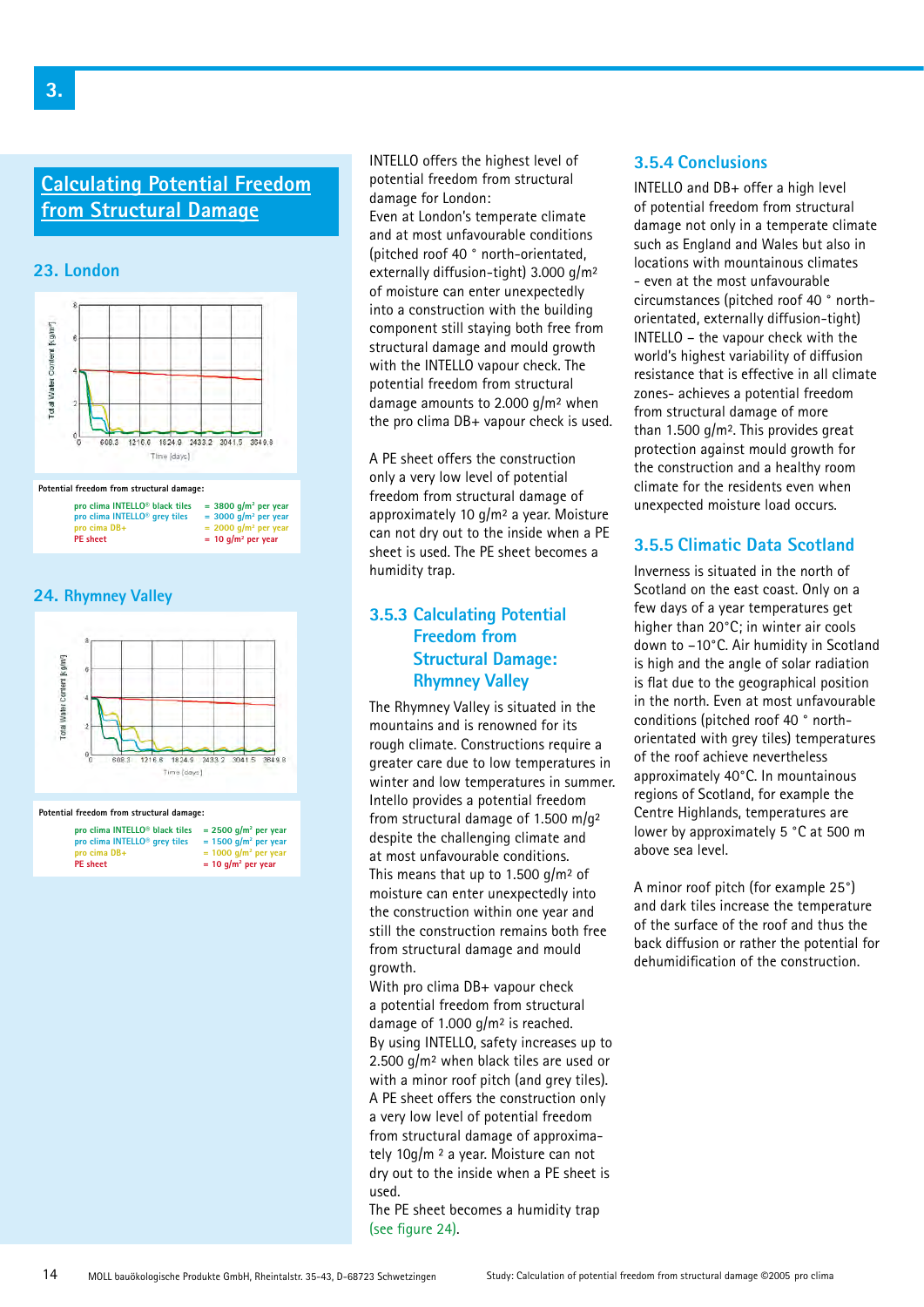# **3.5.6 Calculating Potential Freedom from Structural Damage: Inverness**

The speed of drying of initial moisture (which we assumed to be additionally 4.000 g/m²) describes the potential freedom from structural damage of a construction. It reveals how much moisture can enter unexpectedly into a construction with the building component still staying both free from structural damage and mould growth. The potential freedom from structural damage should add up to at least 300 g/m² to ensure a sufficient safeness. The higher the potential freedom from structural damage, the better of course. In Scotland, particularly in locations in the north and in mountainous regions, hard sub-roofs are used due to the climatic circumstances. They consist of bituminised timber soft boards, solid timber decking or derived timber boards. Then, either a diffusion-open roof lining membrane or diffusion-tight roofing felt such as bitumen roofing felts are installed on them. The highest potential freedom from structural damage is offered by the bituminised timber soft boards. A solid timber decking is more favourable than derived timber boards, e.g. OSB boards.

For the calculation of the potential freedom from structural damage a construction with a solid timber decking was chosen. The solid timber decking has a moisture content of approximately 1.600  $q/m^2$  (at 15% timber moisture). Together with the additional amount of moisture of 4.000 g/m² for the calculation of the potential freedom from structural damage moisture amounts to 5.600  $q/m^2$  at the beginning of the calculation. This signifies the following results of the calculation:

The construction is dry at a water content of 1.600 g/m². Then the construction has only the usual moisture content of the timber decking of 15%. If the construction dries more than 1.600 g/m², timber moisture decreases. At a total water content of 800 g/m² the timber decking has a moisture content of only 7%.

Even in the challenging climatic conditions in Scotland INTELLO offers the construction a very high level of potential freedom from structural damage.

In Inverness, roofing constructions still achieve a high level of freedom from structural damage of 800 g/m² with INTELLO even at most unfavourable conditions –grey tiles, 40° pitched roof, north-orientated, diffusion-tight roofing felts. This means that within one year 800 g/m² of unexpected moisture can enter the construction without causing a structural damage. With pro clima DB+ the potential freedom from structural damage amounts to approximately 300 g/m².

A PE sheet offers the construction only a very low level of potential freedom from structural damage of approximately 10 g/m² a year. Moisture can not dry out to the inside when a PE sheet is used. The PE sheet becomes a moisture trap. In order to increase the potential freedom from structural damage it should be taken into account to abate the roof pitch or to choose black tiles instead of grey ones. When diffusion-open roof lining membranes like SOLITEX are used instead of diffusion-tight bitumen felts the potential freedom from structural damage increases by several thousands g/m² a year.

To roofs with grey tiles and a northorientated pitch of 25° and roofs with black tiles and a pitch of 40 ° INTELLO offers a potential freedom from structural damage of 1.500 g/m². This means that within one year 1.500 g of moisture can enter unexpectedly into the construction, which is externally diffusion-tight and a north-orientated roof pitch of 40° without causing structural damage. With pro clima DB+ this potential freedom from structural damage amounts to approximately 300 g/m². With INTELLO the potential freedom from structural damage increases up to 1.800 g/m² for roofs with black tiles and a north-orientated pitch of 40°, with pro clima DB+ up to 1.000 g/m². A PE sheet offers the construction only a low potential freedom from structural damage of less than  $10g/m^2$  a year. Moisture can not dry out to the inside when a PE sheet is used. The PE sheet becomes a humidity trap.

# **Temperature graphs Inverness**

#### **25. Air temperature Inverness**



**26. Temperature of the surface of the roof (roof pitch north- orientated 40° with uncoloured light-grey tiles)**



**27. Temperature of the surface of the roof (roof pitch north- orientated 25° with uncoloured light-grey tiles)**



**28. Temperature of the surface of the roof (roof pitch north- orientated 40° with black tiles)**

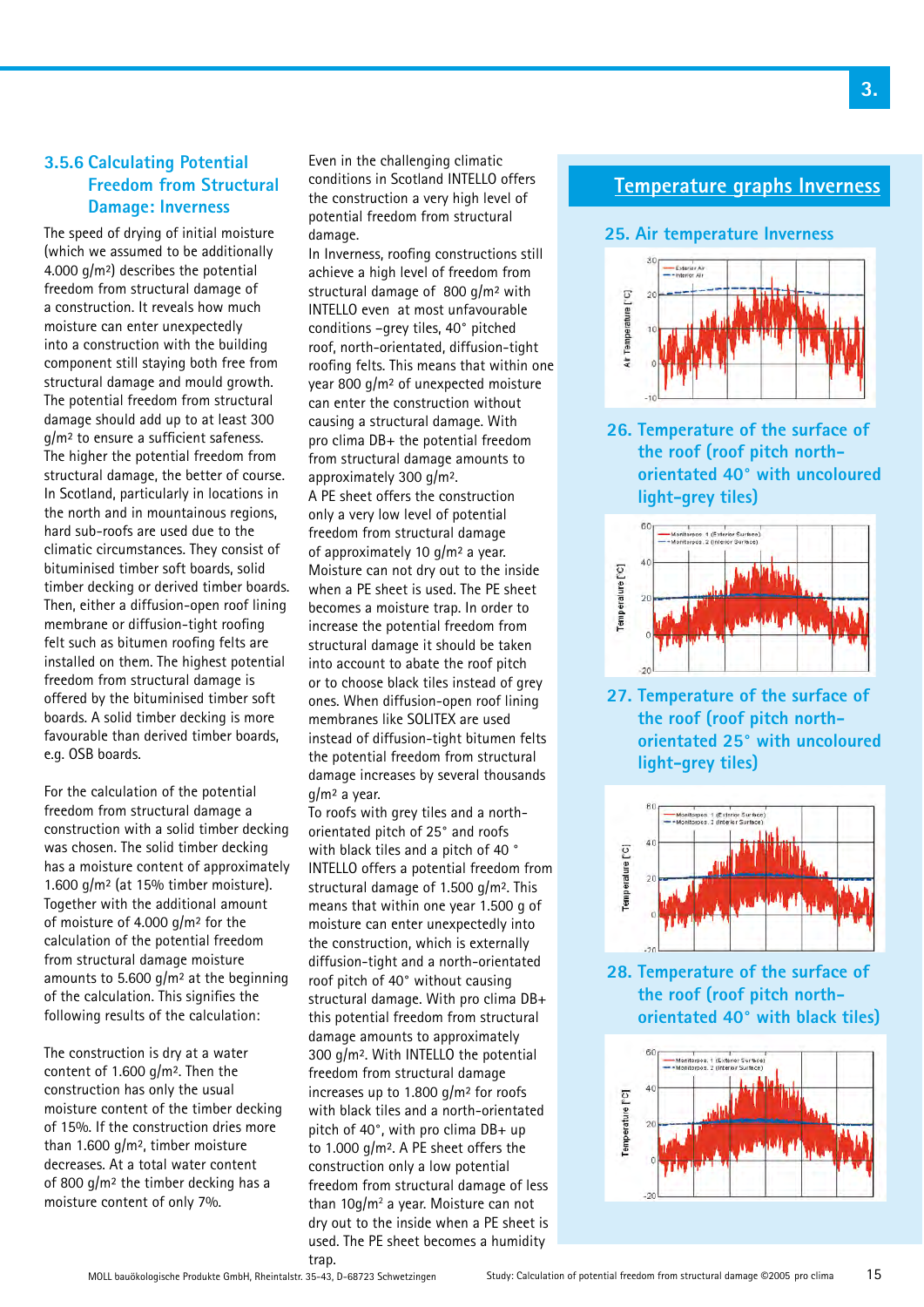# **Calculating Potential Freedom from Structural Damage Inverness**

### **29. Inverness**



#### **Potential freedom from structural damage:**

| pro clima INTELLO <sup>®</sup> black tiles $40^{\circ}$ = 1800 q/m <sup>2</sup> per year |                                    |
|------------------------------------------------------------------------------------------|------------------------------------|
| pro clima INTELLO <sup>®</sup> grey tiles 25°                                            | $= 1500$ g/m <sup>2</sup> per year |
| pro clima INTELLO <sup>®</sup> grey tiles 40°                                            | $= 800$ g/m <sup>2</sup> per year  |
| pro cima DB+ grey tiles 40°                                                              | $=$ 300 g/m <sup>2</sup> per year  |
| PE sheet grey tiles 40°                                                                  | $= 10$ g/m <sup>2</sup> per year   |

### **3.5.7 Lowlands Edinburgh and Glasgow**

For Scottish Lowlands INTELLO and DB+ offer even for roofing constructions that are very demanding from the point of view of construction physics –light-grey tiles, pitched roof 40 ° north-orientated externally diffusion-tight (bitumen roofing felts)- a high level of safeness against structural damage and mould growth. In Edinburgh and Glasgow the potential freedom from structural damage of a roof with a northorientated pitch of 40° and externally diffusion-tight roofing felts amounts with INTELLO to 1.000 g/m² and with DB+ approximately 400 g/m².

# **3.5.8 Midlands, Highlands and Centre Highlands north of Inverness**

In the Midlands, Highlands and Centre Highlands 200 m to 600 m above sea level as well as in locations north of Inverness solar radiation is very low and thus the potential of back drying. Externally diffusion-tight constructions (bitumen roofing felts) with a steep pitch and grey tiles have a too low potential freedom from structural damage. Either a sub-roof of diffusionopen roof lining membranes (for example Solitex) or a roofing with black tiles and a pitch of 25° should be used. There is no climate data for locations above 600 m above sea level available. In this case the vapour check pro clima DB+ should be used only in connection with a diffusion-open sub-roof.

### **3.5.9 Conclusions:**

For Great Britain INTELLO and DB+ offer a high level of potential freedom from structural damage for all pitched roof constructions even at the most unfavourable circumstances (pitched roof 40 ° north-orientated, externally diffusion-tight).

This provides effective protection against mould growth for the construction and a healthy room climate for the residents.

INTELLO –the vapour check with the world's highest variability of diffusion resistance that is effective in all climate zones- achieves in the southern part of the country (London) a potential freedom from structural damage of more than 3.000 g/m², in low mountain areas (435 m) as well as in northern parts (Edinburgh, Glasgow) more than 1.500 g/m², even at most unfavourable conditions.

For externally diffusion-tight constructions (bitumen felts) in the Scottish Midlands, Highlands and Centre Highlands 200 m to 600 m above sea level as well as north of Inverness it is recommended to use a roofing with black tiles or if grey tiles then a pitch of below 25°. INTELLO then achieves a potential freedom from structural damage of more than 1500 g/m². The vapour check pro clima DB+ should not be used for these constructions, which are extremely demanding from the point of view of construction physics.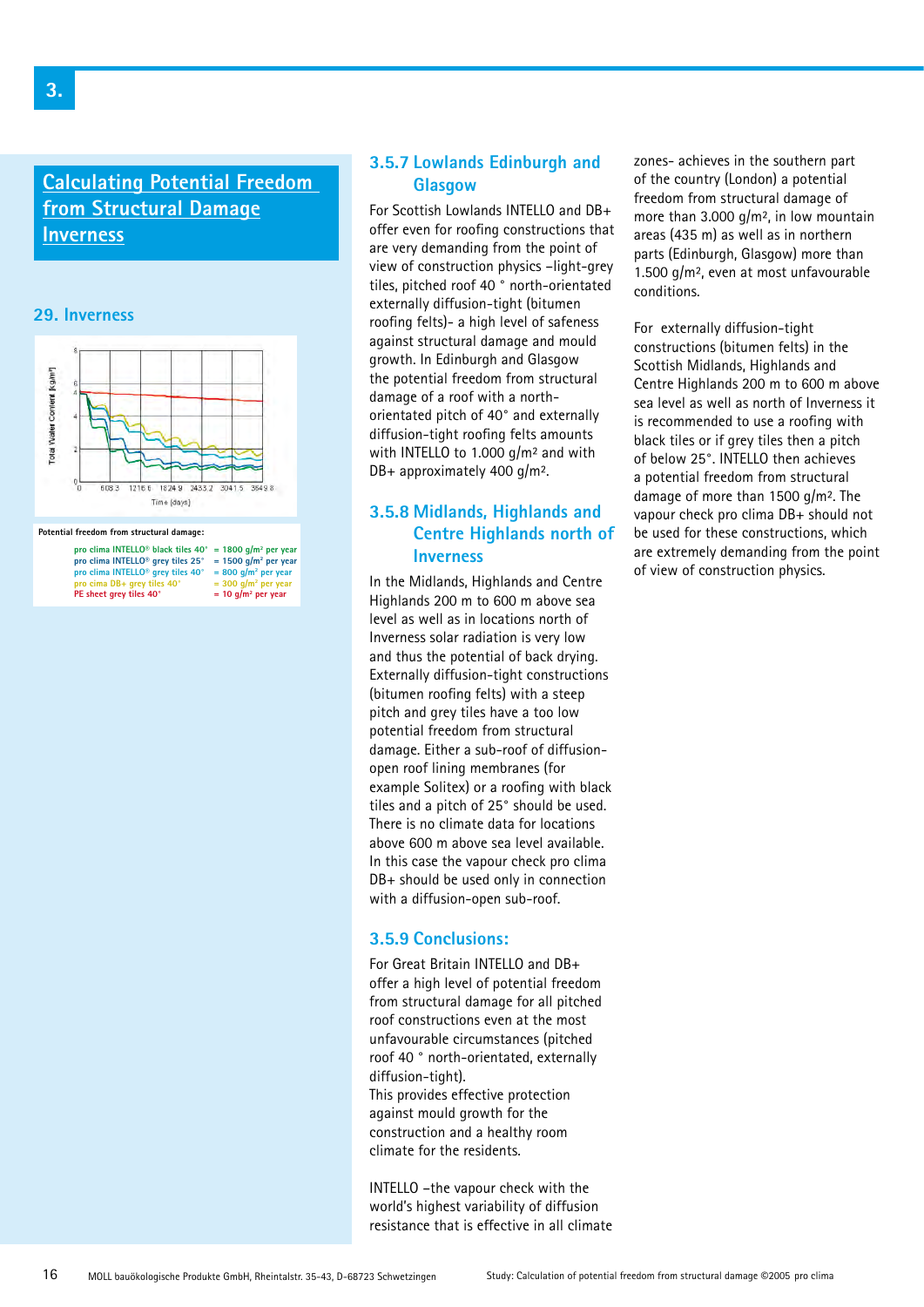# **3.6 Wall systems 3.6.1 Ireland, England, Wales**

Wall systems, being vertical, absorb less light than roof structures, so there is less potential for back diffusion. Usually, unlike, roofs, walls are not diffusiontight on the outside. Walls do not need to meet such high demands in respect of water-tightness as, say, a low pitched roof.

Temperatures of outside walls depend mainly on the colour of the façade. Insulation produces lower temperatures on light-coloured façades than on darker ones. The following temperature profiles on the outside wall are obtained from normal, light-coloured plaster façades. For wall systems too, the highperformance INTELLO® vapour check provides a substantial potential for freedom from structural damage. Wall systems should be and are constructed as diffusion-open as possible.

In timber frame constructions in Ireland and Great Britain OSB boards are used externally. These boards are only a slight vapour check (when 10 mm of thickness 10 MNs/g, when 20 mm of thickness 20 MNs/g). They should not be additionally covered with diffusion-hampering layers. For the protection of the boards against rain during the construction period and for the protection of the construction underneath the façade rainproof but diffusion-open felts like Solitex WA are suitable.

Solid wood constructions of porous and non-porous bricks also have a mtvr value of approximately 10 – 20 MNs/g.

From the point of view of construction physics quarrystone masonry is equal to concrete.

The construction´s potential freedom from structural damage depends on the climate, as already discussed for roof systems.

In temperate climates like in Ireland, England and Wales the external OSB boards in timber frame constructions should have a mvtr of below 20 MNs/g when INTELLO and DB+ are used.

Masonry constructions can additionally be thermally insulated both internally and externally. An external thermal insulation should not cause any problems from the point of view of construction physics. The masonry wall becomes a vapour check in an internal thermal insulation. Masonry has a high capability of diffusion and additionally transports moisture capillary. An internal thermal insulation should not cause any problems when INTELLO is used.

A concrete wall represents a massive vapour barrier, which, depending on the thickness of the wall, can have a mvtr of several hundred MNs/g. INTELLO offers these constructions in temperate climates protection against structural damage. However, the potential freedom from structural damage is no longer high.

You can increase it by using an external insulation of fibered insulation material in addition to the internal insulation. In this way the dew point is relocated more externally. Apart from this, a darker colour brings about advantages for back diffusion.

# **3.6.2 Constructions in Scotland**

For the Lowlands the same recommendations are given as for England, but the vapour check pro clima DB+ should not be used for wall constructions in these locations.

Masonry constructions can be additionally insulated thermally by using INTELLO.

In concrete walls with internal insulation the moisture stress of the building components should be decreased constructively by using an external insulation of fibrous insulation material additionally to the internal insulation. Here, the external insulation should have the same thickness as the internal insulation.

**Temperature graphs Temperature of the surface of wall façade normal lightcoloured, north-orientated**

# **30. Belmullet**



# **31. London**



# **32. Rhymney Valley**



# **33. Inverness**

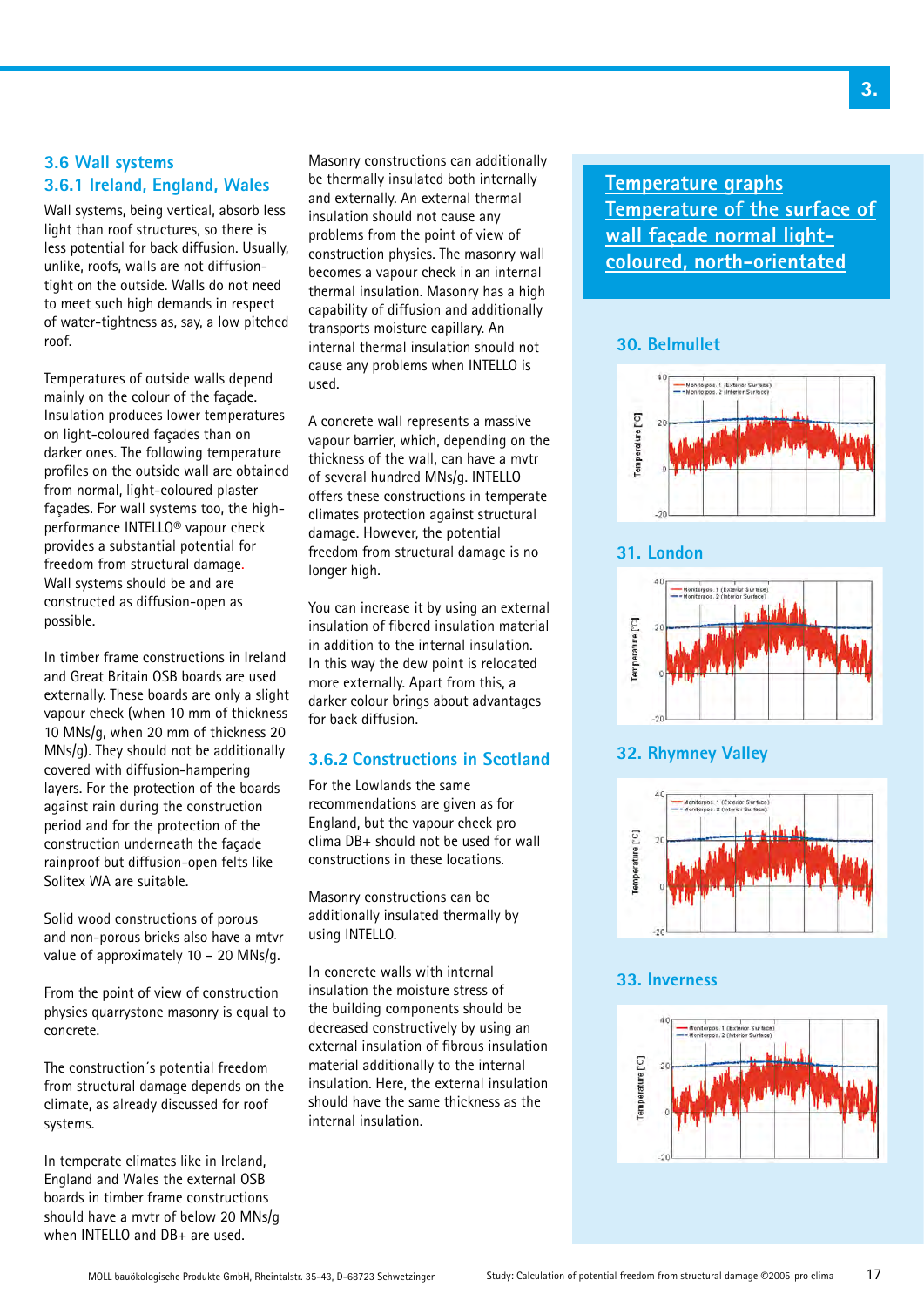**2-dimensional calculation of the heat and moisture transports using WUFI**

### **34. Design of structural system: Integrating wall**



**35. Increase in moisture when using a PE sheet**

**Saturation = structural damage**

 **Reduction in moisture when using INTELLO®**

**EVAPORATION = freedom from structural damage**



Decreasing moisture content in the construction with INTELLO® s<sub>d</sub> value = 0.25 – 10 m humidityvariable  $(1,25-50$  MNs/g)

# **3.7 Flank Diffusion**

To establish the impact of moisture entry via component flanks, the junctions between integrated outer walls and thermal insulation components need to be examined. On the outside, the structure comprises of diffusion-tight bitumen felts in the sub-roof system.

(see illustration 34)

Masonry usually has a considerably lower diffusion resistance than the vapour barrier and airtight seals of the adjoining timber structures. This facilitates the diffusion of moisture through the flanks into the thermal insulating components.

A new building will serve as an example here. In a new building, masonry and plaster have an average moisture content of 30 kg/m<sup>3</sup>. The fibrous insulating material has been dry-fitted, the relative moisture content of the timber in the roof is approximately 15 %.

One building is fitted with a diffusioninhibiting PE sheet (50 MNs/g =  $s_d$ value 50 m). serving as a vapour barrier and airtight seal. The second building is fitted with the humidity-variable pro clima INTELLO<sup>®</sup> (1.25-50 MNs/q = s<sub>a</sub>value 0.25 to 10 m).

# **3.7.1 Results of Two- Dimensional Simulative Calculation of Heat and Moisture Transports**

The results shown in illustration 35 occur when a structural system is calculated using the 2-dimensional calculation method for heat and moisture transfer as implemented in WUFI 2D see 2.1 .

Following a seasonal increase in the moisture content, both structural systems virtually reach the same level of moisture. In the case of the PE sheet acting as a vapour barrier and an airtight seal, a distinct increase in the total water content can be observed for each year over a period of 4 years (see figure 35 red line). This system shows an accumulation of moisture in the building materials used as the PE sheet prevents subsequent drying towards the interior.

The result is mould growth on the timber and the onset of decay.

In the system using the high-performance INTELLO® vapour check, the moisture can escape towards the inside. The structural component is protected against accumulation of moisture, as moisture is swiftly released towards the inside (see figure 35 green line). Thus the moisture content decreases steadily over the 4-year period. This structural system shows a high potential freedom from structural damage.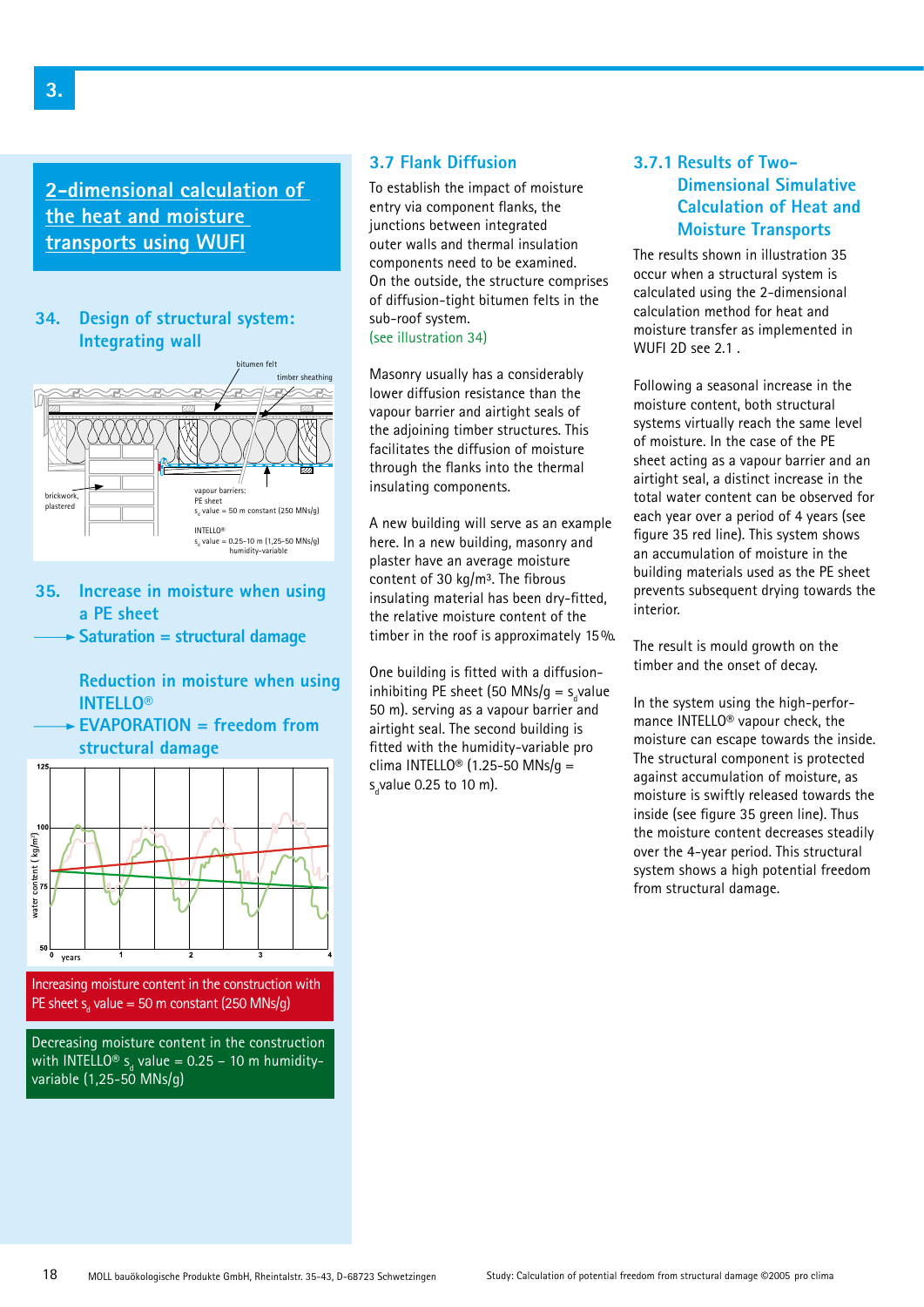# **Design Recommendations**

# **4.1 Structural Systems**

These construction-physics investigations based on real climatic data, demonstrate the extremely high potential freedom from structural damage provided when using the highperformance pro clima INTELLO® vapour check (which possesses the world's most effective variability of diffusion resistance in any climatic zone) and the pro clima DB+ humidity-variable vapour check which has proven its worth over a period of more than ten years by now.

pro clima DB+ and INTELLO® provide a high level of safety for structural systems even when under high moisture stress.

This requires an unshaded situation, i.e. no trees or neighbouring buildings providing shade.

# **4.2 Inside Structural Components**

High safety reserves are dependent on unimpeded evaporation to the interior. Building component layers inside the humidity-variable vapour membrane that have a diffusion-inhibiting effect (timber materials like OSB boards or laminated boards) reduce the quantity of moisture back-evaporated towards the inside and thus minimise the potential freedom from structural damage. Materials having an open structure are more advantageous, for instance matchboard sheathing, wood wool slabs with plaster and gypsum boards.

# **4.3 Permanently Humid Spaces**

Humidity-variable vapour checks cannot be used in permanently humid climatic conditions, for instance swimming pools, garden centres or large-scale catering establishments.

# **4.4 Humid/Damp Rooms in Residential Buildings**

Wet or humid rooms in residential buildings are no more than temporarily subjected to increased humidity. Temporary humidity stress of this kind does not interfere with the function of and the safety provided by pro clima DB+ or INTELLO®.

# **4.5 Construction Moisture on the Site**

The vapour check must be installed as soon as the thermal insulation has been put in place, so as to avoid the development of condensation in the insulation.

Additionally, relative humidity on the building site should not exceed 75% in winter. Care should be taken after plastering and screed work to ensure adequate ventilation. A commercial drying unit should be installed if necessary (i.e. dehumidifier). The diffusion profile of the humidityvariable pro clima vapour check ensures that the diffusion resistance of the checks is over 5 MNs/g  $(s_d = 1 \text{ m})$  at a relative humidity of 75%. The moisture stress on the structure during the construction phase due to unwanted entry of moisture can thus be minimised. However, increased atmospheric humidity during construction should be avoided as the potential freedom from structural damage would be reduced by the moisture stress.

### **4.6 Sub-Roof System**

Diffusion-open materials are the best choice for the sub-roof system (e.g. wood fibre soft boards, SOLITEX-roofing felts with non-porous, permeable membrane), provide excellent conditions for evaporating towards the outside.

Structural systems having diffusiontight external components, for instance bitumen felts and roofs with flexible metal sheeting, reduce the safety of the structure from the constructionphysics point of view. Solid timber decking provides greater safety than derived-timber-product boards (e.g. OSB), as wood has a humidity-variable diffusion resistance and is conductive by capillary action. INTELLO®'s high degree of humidity-variability provides a very high safety potential, similar to derived-timber-products as well. Panels or boards of this kind should be avoided on diffusion-tight roof support systems when using pro clima DB+.

**Preconditions for the effectiveness of humidityvariable vapour checks**

**Only building components, which are open to diffusion, may be used on the inside in order to facilitate the evaporation of moisture by way of back-diffusion towards the interior.**

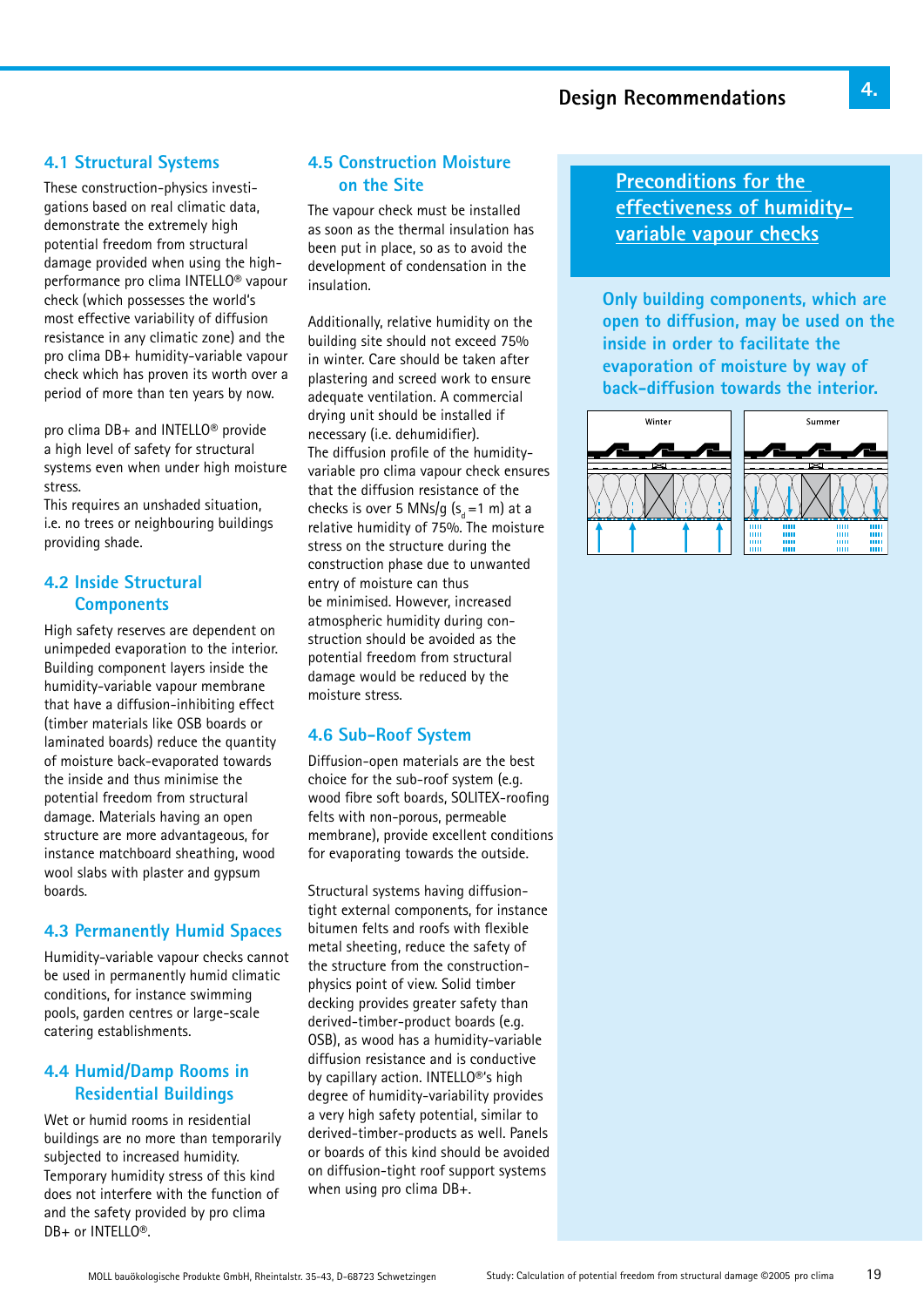**Areas of application for INTELLO® and DB+**

| All roofs in Ireland, England<br>and Wales | INTELLO <sup>®</sup>      | pro clima $DB +$          |
|--------------------------------------------|---------------------------|---------------------------|
| Potential freedom from                     | $>1.500$ g/m <sup>2</sup> | $>1.000$ g/m <sup>2</sup> |
| structural damage                          | anually                   | anually                   |

| Wall systems                                                         | Ireland England Wales,<br>Scottish Lowlands |                  |
|----------------------------------------------------------------------|---------------------------------------------|------------------|
|                                                                      | <b>INTELLO®</b>                             | pro clima<br>DB+ |
| Timber frame constructions.<br>OSB externally, mytr max.<br>25 MNs/g | <b>XXX</b>                                  | XX               |
| Masonry, mtvr max.<br>25 MNs/g                                       | <b>XXX</b>                                  | x                |
| Quarrystone and concrete<br>systems                                  | XΧ                                          | 0                |

#### **XXX = very safe**

 $XX = safe$ 

- **X = still recommended**
- **0 = not recommended**

| Scottish Centre Highlands and Highlands                          |                                             |                                               |  |
|------------------------------------------------------------------|---------------------------------------------|-----------------------------------------------|--|
| Roof Systems north-<br>orientated, externally<br>diffusion-tight | Potential freedom from<br>structural damage |                                               |  |
| Colour of tiles                                                  | Roof pitch                                  | <b>INTELLO®</b>                               |  |
| Uncoloured, light grey tiles                                     | $40^{\circ}$                                | Approx.<br>$200$ g/m <sup>2</sup><br>annually |  |
| Uncoloured, light grey tiles                                     | $25^{\circ}$                                | Approx.<br>500 g/m <sup>2</sup><br>annually   |  |
| <b>Black tiles</b>                                               | $40^{\circ}$                                | Approx.<br>800 g/m <sup>2</sup><br>annually   |  |
| <b>Black tiles</b>                                               | $25^{\circ}$                                | Approx.<br>1.500 g/m <sup>2</sup><br>annually |  |

# **4.7 Ireland, England and Wales 4.7.1 Roof constructions**

In Ireland, England and Wales all roofs, the diffuison-tight as well as the diffusion-open ones, low pitched and steep pitched ones, have a very high potential freedom from structural damage when the humidity-variable vapour checks INTELLO and pro clima DB+ are used. Intello offers the highest level of safeness.

### **4.7.2 Wall systems**

Outer walls can be subdivided as follows:

Timber frame construction Interior/exterior insulation of masonry Interior/exterior insulation of quarrystone masonry Interior/exterior insulation of concrete

In timber frame constructions it is usual to use stiffening timber boards externally, in most cases OSB boards. These boards can only be covered by diffusion-open felts (e.g. Solitex WA). Diffusion-inhibiting felts and building components that are laid directly on the OSB board lead to rapid mould growth on the board.

With INTELLO and pro clima DB+ usual timber constructions with external OSB planking achieve a high level of safety against structural damage.

Masonry has usually a lower diffusion resistance. An internal insulation of masonry is safe from the point of view of construction physics when the humidity-variable vapour checks INTELLO and pro clima DB+ are used. Quarrystone masonry can thus be as diffusion-tight as a concrete wall. For the insulation of concrete and of quarrystone masonry, only INTELLO is safe from the point of view of construction physics.

### **4.8 Scottish Lowlands**

Roofs and walls in the Scottish Lowlands, including Edinburgh and Glasgow have the same conditions as England.

# **4.9 Scottish Centre Highlands and Highlands**

In the Scottish Centre Highlands and Highlands temperatures in winter and in summer are considerably lower than in the Lowlands and in England. This results in a lower back diffusion and a lower level of potential freedom from structural damage.

# **4.9.1 Roof constructions**

For construction of roofs in the Scottish Centre Highlands and Highlands at an altitude of 200 – 600 m and north of Inverness the following regulations apply:

If the sub-roof is diffusion-open, both INTELLO and pro clima DB+ offer a high potential freedom from structural damage.

If the sub-roof is diffusion-tight, only INTELLO is suitable. However (e.g. covered by bitumen roofing felts), roofing should either consist of black tiles or, when grey tiles are used, the roof should have a pitch of below 25° to have a high level of potential freedom from structural damage.

For locations in the Scottish Centre Highlands and Highlands at an altitude of more than 600 m no climate data are available. But it is assumeable that a construction with black tiles and a roof pitch of below 25° provides a high level of safeness, too, if INTELLO is used.

There is also the possibility of backventilated diffusion-tight constructions.

### **4.9.2 Wall constructions**

For wall constructions with external OSB boards and insulation between the studs in these locations no vapour checks or vapour barriers offer safe protection against structural damage. The problem of condensate has to be solved constructively:

In Central Europe timber frame constructions OSB boards are installed on the internal side and bitumenous timber soft boards on the external side. In this way constructions in central Europe have approved for many years, even those in high mountain climates.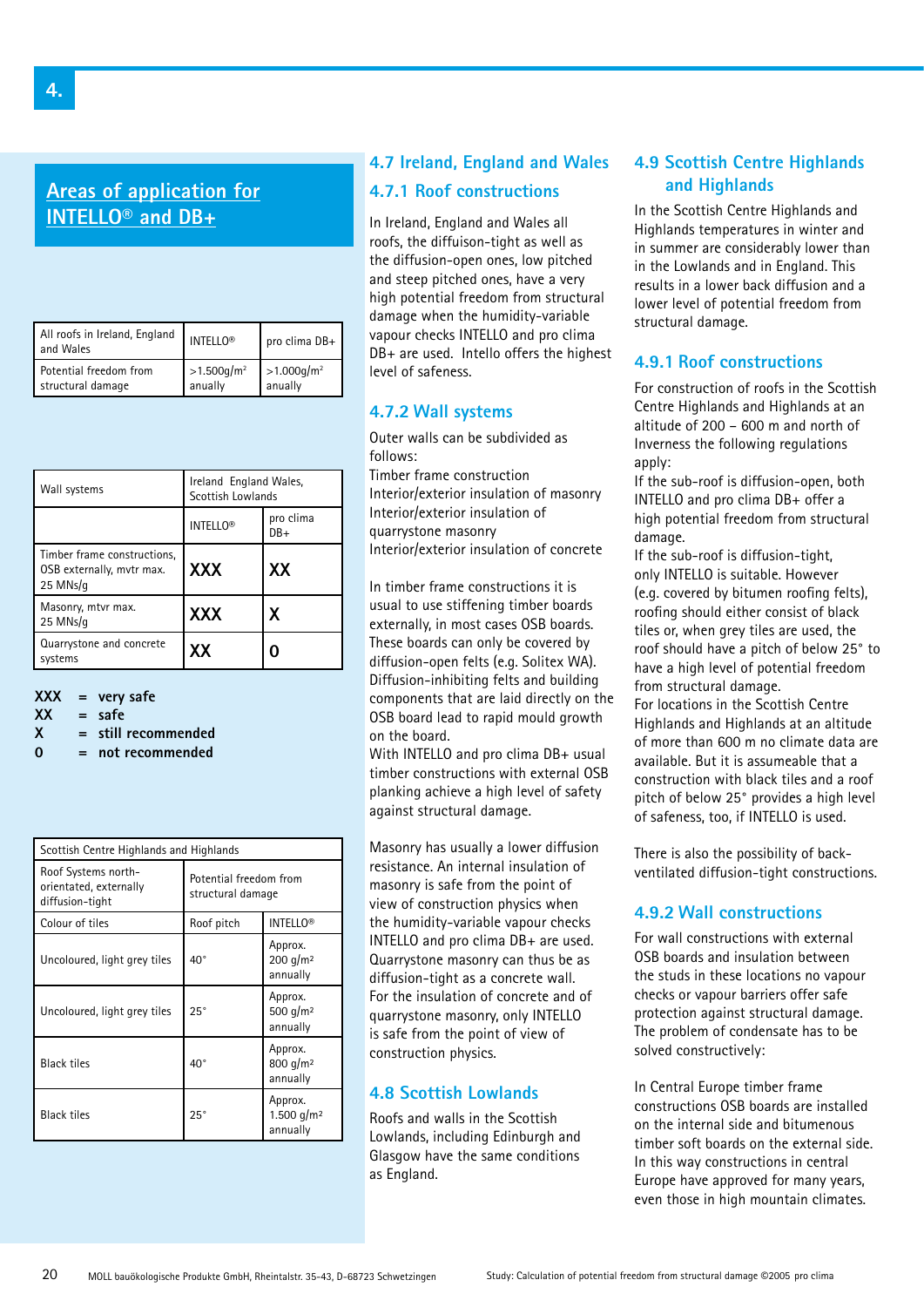If the OSB boards are to be installed externally they have alternatively to be insulated additionally on the external side. In this way the dew point is abated. The thickness of insulation apart from the OSB boards should be as high as the insulation between the posts.

Concrete masonry and quarrystone masonry should be insulated externally. An internal insulation should only be an additional insulation in connection with an external insulation.

# **5.1 For Board-Type and Mat- Type Insulating Materials**

Install INTELLO® with foil side (lettering) facing the room.

INTELLO® will still function in construction-physics terms if it has been installed with the fabric on the room side. Press down the adhesive tapes firmly. Bonding on the smooth film side is preferable. pro clima DB+ is symmetrically designed, so the side of the vapour check that faces towards the interior

# **5.2 Direction of Installation**

may be chosen at will.

pro clima INTELLO® and DB+ felts may be installed parallel or horizontal to the supporting structure. The overlapping of the sheets must be arranged on the structural timbers when installing in parallel. The maximum spacing of the structural-system timbers should be no more than 100 cm when installing horizontally.

# **5.3 Recommended pro clima System Components for Bonding**

Any of pro clima's adhesive tapes are suitable for bonding the sheet overlaps. Particularly recommended are pro clima RAPID CELL quick application adhesive tapes and the UNI TAPE universal adhesive tape for pro clima DB+ and INTELLO®.

pro clima Profil adhesive tapes with the double- divided release film are the most suitable type for junctions with windows or doors and corner bonding.

ORCON F flashing/joining adhesive (for INTELLO®) and ECO COLL (for DB+) provides a reliable junction with adjacent compound units (plastered gable walls, for instance). CONTEGA PV flashing/joining tape with integrated plaster reinforcement ensures a welldefined connection to unplastered masonry.

# **Installation in five easy steps**

# **1. Installation / Fixing**



# **2. Bonding**



# **3. Joining to gables**



# **4. Joining to windows**



# **5. Joining at intersection**

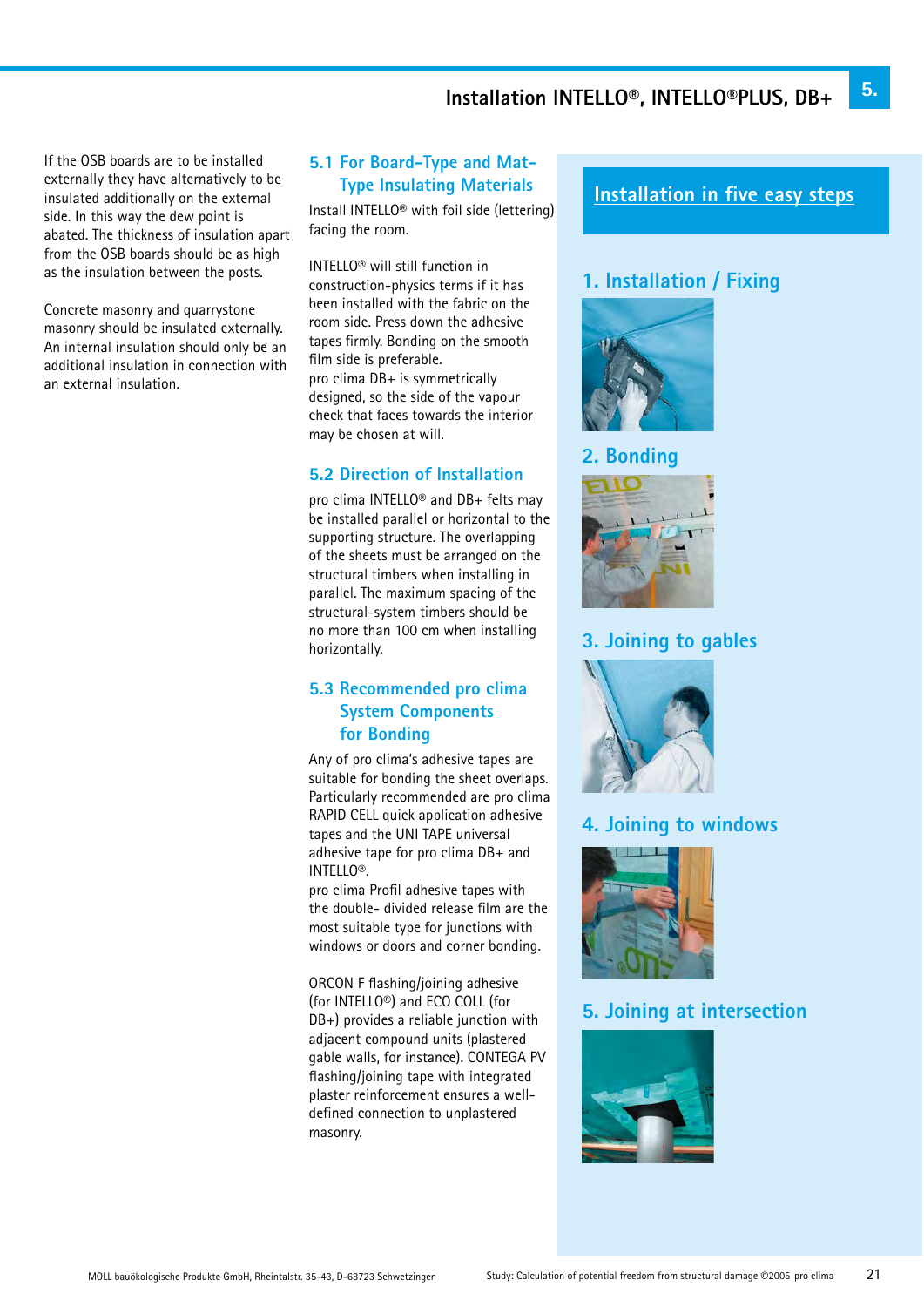# **5.4 Blown-In Thermal Insulating Materials**

pro clima DB+ may be used as a confining layer for all kinds of blown-in thermal insulating material. A transverse batten should be placed on the inside at a spacing of at most 65 cm to take the weight of the insulating material.

Because it stretches very readily, the high-performance INTELLO® vapour check is not suitable as a means of confining blown-in thermal material on the inside. This purpose is best served by INTELLO® PLUS reinforced with robust PP fabric offering the same potential for freedom from structural damage. A transverse batten should be placed on the inside at a spacing of at most 45 cm to take the weight of the insulating material.

### **5.5 Foam Insulating Materials**

Variable diffusion-resistance is of little benefit in connection with foam-type insulating materials, because backdiffusion is substantially inhibited. Accordingly, foam insulating materials should be avoided in structural systems as they pose a challenge in respect of construction physics, for instance systems that are diffusion-tight on the outside.

# **5.6 Dimensional Stability**

The high-performance INTELLO® vapour check will not shrink and it may be installed taut. INTELLO® is highly capable of stretching without tearing.

pro clima DB+ shrinks slightly after wetting and subsequent drying, so the sheet should not be stretched taut. An expansion loop must be arranged at junctions with adjoining components so as to take up component movements.

# **5.7 Mechanical Strength**

INTELLO® and DB+ are highly resistant to the removal of nails, so the sheets are well protected at their bonding points against splitting and propagated tearing.

# **5.8 Translucent Structure**

The high-performance INTELLO® vapour check is translucent, meaning that materials behind the sheet can be identified through it. INTELLO® is not fully transparent, so the edges of the sheets are readily visible, an advantage when attaching to adjacent compound units like ridge purlins, middle purlins, roof windows and chimneys, and when bonding the sheet overlaps.

# **5.9 Recycling and Ecological Considerations**

The high-performance INTELLO® vapour check and INTELLO®Plus is made from 100% polyolefin - the special check is made from a polyethylene copolymer and the fabric is polypropylene - so it is easily recycled.

pro clima DB+ comprises of 50% recyclable cellulose and can only be recycled thermally on account of its glass-fibre inlay.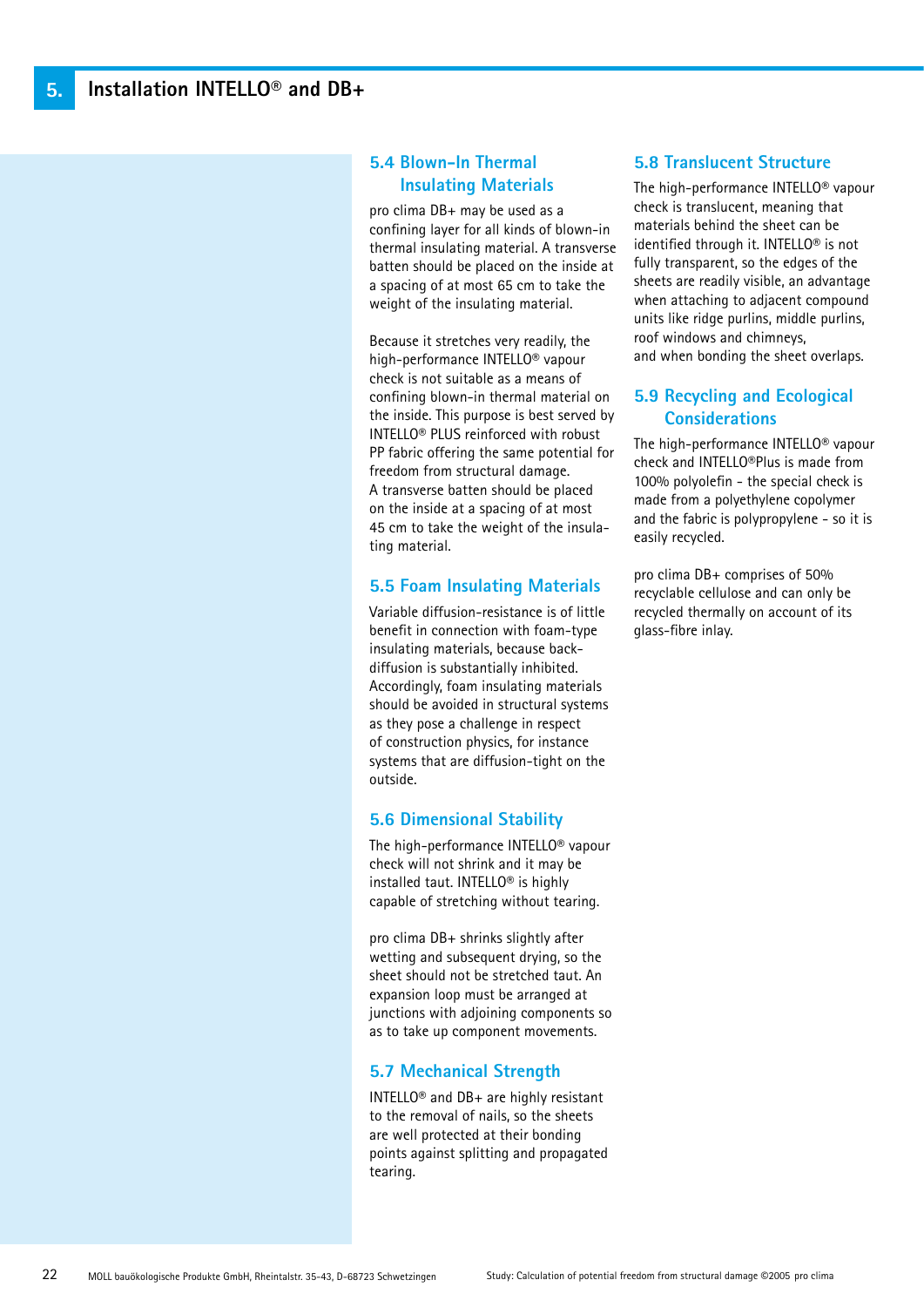# **6. Summary**

Structural systems using DB+ and INTELLO® have extremely high safety reserves, thus preventing structural damage and mould. Even where moisture stress is unanticipated, or where it is unavoidable in normal building practice, the high drying reserves of these humidity-variable safety vapour checks provide structural systems with a very high potential freedom from a structural damage.

The high-performance INTELLO® vapour check has the world's most effective humidity-variable diffusion resistance in any climatic zone, offering thermal insulation systems the utmost in safe protection - whether the structural system is open to diffusion on the outside, or presents a more challenging example of construction physics like a roof with diffusion-tight underlay, or flexible metal sheet roof.

INTELLO® performs effectively under extreme climatic conditions too, like those encountered in high moisture locations like the west coast of Ireland and in low temperature zones like in Scotland. The proven pro clima DB+ provides a high degree of safety for constructions with medium stress.

Conforming to DIN Standard 68 800-2, chemical wood preservatives need not be used where humidity-variable vapour membranes are installed.

pro clima offers a six-year system warranty to provide even greater safety and protection.

Once again, with the vapour membranes and airbarrier INTELLO®and DB+, the pro clima safety rule is once more put into practice,

"The greater a structural system's reserves for evaporating, the greater the unexpected moisture stress it can absorb and still remain free from structural damage".

For technical assistance and further information please contact:

Ecological Building Systems, **MacCann & Byrne Ltd.** Athboy Co Meath Ireland

phone: +353 (0)46 94 32 104 fax: +353 (0)46 94 32 435 email: info@maccannandbyrne.ie www.ecologicalbuildingsystems.com

**MOLL bauökologische Produkte GmbH pro clima**

Rheintalstraße 35 – 43 68723 Schwetzingen Germany

Internet: www.proclima.com



 $\parallel$ INTELLO<sup>®</sup> - intelligent and ecological mould protection



**INTELLO<sup>®</sup>** vapour check and airbarrier





**MOLL** bauökologische Produkte GmbH Rheintalstr. 35-43 D-68723 Schwetzingen, Germany pro clima® www.proclima.com